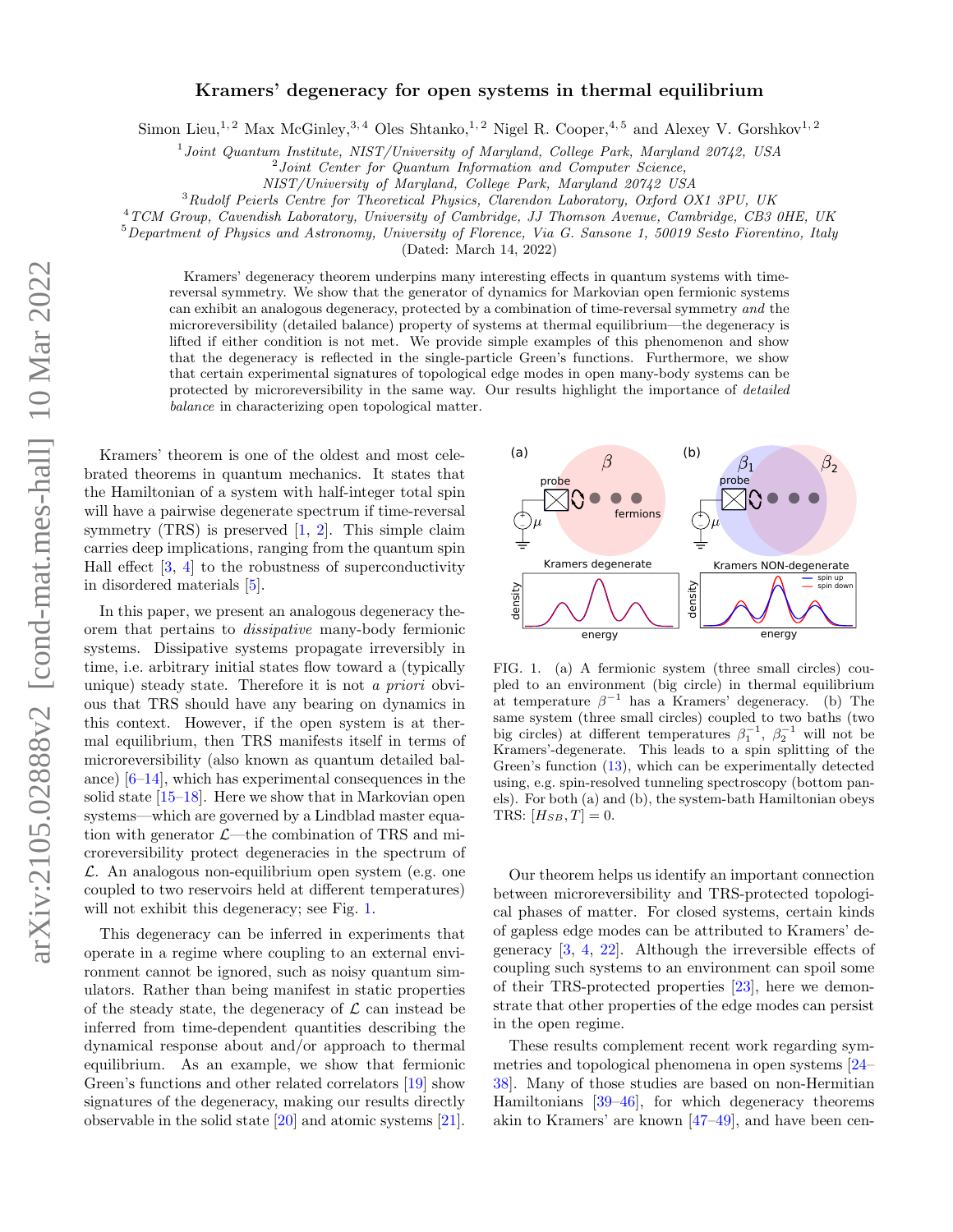tral to explain symmetry-protected topological behavior. Our findings are distinct from such 'non-Hermitian topological phenomena', which are primarily of relevance to photonic and classical mechanical systems [\[50\]](#page-5-11). Indeed, the Lindblad master equation formalism used here is much more widely applicable to interacting, dissipative quantum matter.

Kramers' theorem for Hamiltonians.—We review Kramers' theorem in closed fermionic systems. Since fermions have half-integer spin, time reversal is implemented by an antiunitary operator  $T$  satisfying

$$
T^2 = P, \qquad P = (-1)^{\hat{N}}, \qquad [H, T] = 0, \qquad (1)
$$

where  $\hat{N}$  is the total fermion number, and P is henceforth referred to as 'parity'. Note that  $[P,T] = 0$ . Physical Hamiltonians must conserve parity,  $[H, P] = 0$ , and so Fock space can be decomposed into even and odd parity sectors  $\mathcal{H} = \mathcal{H}_+ \oplus \mathcal{H}_-,$  wherein H and T are block diagonal

$$
H = \begin{pmatrix} H_+ & 0 \\ 0 & H_- \end{pmatrix}, \qquad T = \begin{pmatrix} U_+ & 0 \\ 0 & U_- \end{pmatrix} K. \tag{2}
$$

Here,  $K$  takes the complex conjugate of any scalar to its right, and  $U_{\pm}U_{\pm}^* = \pm \mathbb{I}$ .

Kramers' theorem states that for a TRS-invariant Hamiltonian (i.e. when  $THT^{-1} = H$ ), the eigenvalues of H<sup>−</sup> must be twofold degenerate. Specifically, any eigenstate  $|\psi_{-}\rangle$  with odd parity has a time-reversed partner  $T |\psi_-\rangle$  which is also an eigenstate of the same energy and is orthogonal to  $|\psi_-\rangle$ . In contrast,  $H_+$  is generically non-degenerate.

Symmetries of open quantum systems.—For the purposes of this Letter, we will focus on Markovian open systems described by a density matrix  $\rho$ , whose dynamics is governed by a Lindblad master equation [\[51,](#page-5-12) [52\]](#page-5-13)

$$
\frac{d\rho}{dt} = \mathcal{L}(\rho) = -i[H, \rho] + \sum_{i} \left( 2L_i \rho L_i^{\dagger} - \{L_i^{\dagger} L_i, \rho\} \right). (3)
$$

Here, the Hamiltonian part  $H$  describes the coherent evolution of the system, and the dissipators  $L_i$  arise from coupling to an environment. The generating superoperator  $\mathcal L$  is often referred to as the 'Lindbladian'.

We define time-reversal and parity superoperators ( $\mathcal T$ and  $P$ , respectively) which specify how these symmetries transform the state  $\rho(t)$ . These act as  $\mathcal{T}[\rho] = T \rho T^{-1}$ and  $\mathcal{P}[\rho] = P \rho P^{-1}$ . The space of operators can be split into even and odd superparity sectors  $\mathcal{B}(\mathcal{H}) =$  $\mathcal{B}(\mathcal{H})_+\oplus \mathcal{B}(\mathcal{H})_-,$  where  $\mathcal{B}(\mathcal{H})_\pm$  contains operators satisfying  $\mathcal{P}(A) = \pm A$  (where A is an arbitrary operator). Specifically,  $\mathcal{B}(\mathcal{H})_+$  contains operators of the form  $|even\rangle\langle even|$  or  $|odd\rangle\langle odd|$ , and operators in  $\mathcal{B}(\mathcal{H})$ <sub>−</sub> are  $|even\rangle\langle odd|$  or  $|odd\rangle\langle even|$ , which are traceless. (We use the convention  $P|even\rangle = +|even\rangle, P|odd\rangle = -|odd\rangle.$ Since coherent superpositions of states with opposite

fermion parity are not physical, the system density matrix must belong to  $\mathcal{B}(\mathcal{H})_+$  (note that this does not prohibit classical mixtures of wavefunctions with opposite parity). Accordingly, physical generators must satisfy  $[\mathcal{L}, \mathcal{P}] = 0$ . By analogy to Eq. [\(2\)](#page-1-0), the matrix representations of  $\mathcal L$  and  $\mathcal T$  then become block diagonal:

<span id="page-1-4"></span>
$$
\mathcal{L} = \begin{pmatrix} \mathcal{L}_+ & 0 \\ 0 & \mathcal{L}_- \end{pmatrix}, \qquad \mathcal{T} = \begin{pmatrix} \mathcal{U}_+ & 0 \\ 0 & \mathcal{U}_- \end{pmatrix} K. \tag{4}
$$

<span id="page-1-1"></span>From Eq. [\(1\)](#page-1-1), we have  $\mathcal{T}^2 = \mathcal{P}$ , and hence  $\mathcal{U}_{\pm} \mathcal{U}_{\pm}^* =$  $\pm$ I. Evidently, the superoperator  $\mathcal{T}^2$  leaves operators in  $\mathcal{B}(\mathcal{H})$ <sub>−</sub> invariant only up to a (−1) phase. This contrasts with systems made up of bosonic or spin degrees of freedom, where  $T^2 = \pm 1$ , and hence  $\mathcal{T}^2 = \mathbb{I}$ , even for half-integer spins.

<span id="page-1-0"></span>Since  $\rho(t)$  belongs to  $\mathcal{B}(\mathcal{H})_+$ , it is often stated that the odd-superparity part of the Lindbladian  $\mathcal{L}_-$  is unphysical. However, this is not true if we ask about the joint state of two fermionic systems. If system S and some probe R evolve independently under Lindbladians  $\mathcal{L}_{S,R}$ , then their joint state  $\rho_{SR}(t)$  evolves as  $\partial_t \rho_{SR} = (\mathcal{L}_S \otimes \text{id}_R + \text{id}_S \otimes \mathcal{L}_R)[\rho_{SR}]$ . When the two are coupled, the overall superparity  $P_{\text{tot}} = P_S P_R$  must still be even  $(\mathcal{P}_S$  and  $\mathcal{P}_R$  are superparities for S and R, respectively), however the state  $\rho_{SR}(t)$  may contain components which are odd under  $P_S$  and  $P_R$  separately, e.g. if a fermion is in a superposition between S and R. These components will evolve under  $\mathcal{L}_{S,-}$  and  $\mathcal{L}_{R,-}$ . We will later identify specific physical observables that can be used to infer properties of  $\mathcal{L}_-$ . We now establish a degeneracy theorem analogous to Kramers' which applies to the spectrum of  $\mathcal{L}_-$ .

<span id="page-1-2"></span>Kramers' degeneracy for Lindbladians.—Because open quantum systems evolve irreversibly in time, TRS cannot be expected to play the same role as in closed systems. Indeed, if the Hamiltonian  $H$  is TRS-invariant in the sense of Eq. [\(1\)](#page-1-1), then we have  $\mathcal{T}^{-1}\mathcal{L}\mathcal{T} = -\mathcal{L}$ . This relation is incompatible with a non-trivial dissipative part of Eq. [\(3\)](#page-1-2), which is negative semi-definite [\[53\]](#page-5-14). One way in which an antiunitary symmetry can be imposed on open systems without such an inconsistency is to demand that the Hamiltonian be *odd* under TRS, i.e.  $THT^{-1} = -H$ , in which case  $\mathcal{T}^{-1} \mathcal{L} \mathcal{T} = \mathcal{L}$  can be satisfied [\[54\]](#page-5-15). Although such a symmetry is mathematically well-defined, it does not physically correspond to time-reversal in the closed system limit.

Instead, for systems in thermal equilibrium, time reversal symmetry of the system and environment degrees of freedom naturally gives rise to a "microreversibility" property, otherwise known as detailed balance. This condition relates the rate of each possible physical process to the rate of its time-reversed process. Mathematically, a Lindbladian that respects detailed balance satisfies a superoperator equation  $[6, 7, 9]$  $[6, 7, 9]$  $[6, 7, 9]$  $[6, 7, 9]$ 

<span id="page-1-3"></span>
$$
\mathcal{L}^{\dagger} = \mathcal{Q}^{-1} \mathcal{T}^{-1} \mathcal{L} \mathcal{T} \mathcal{Q},\tag{5}
$$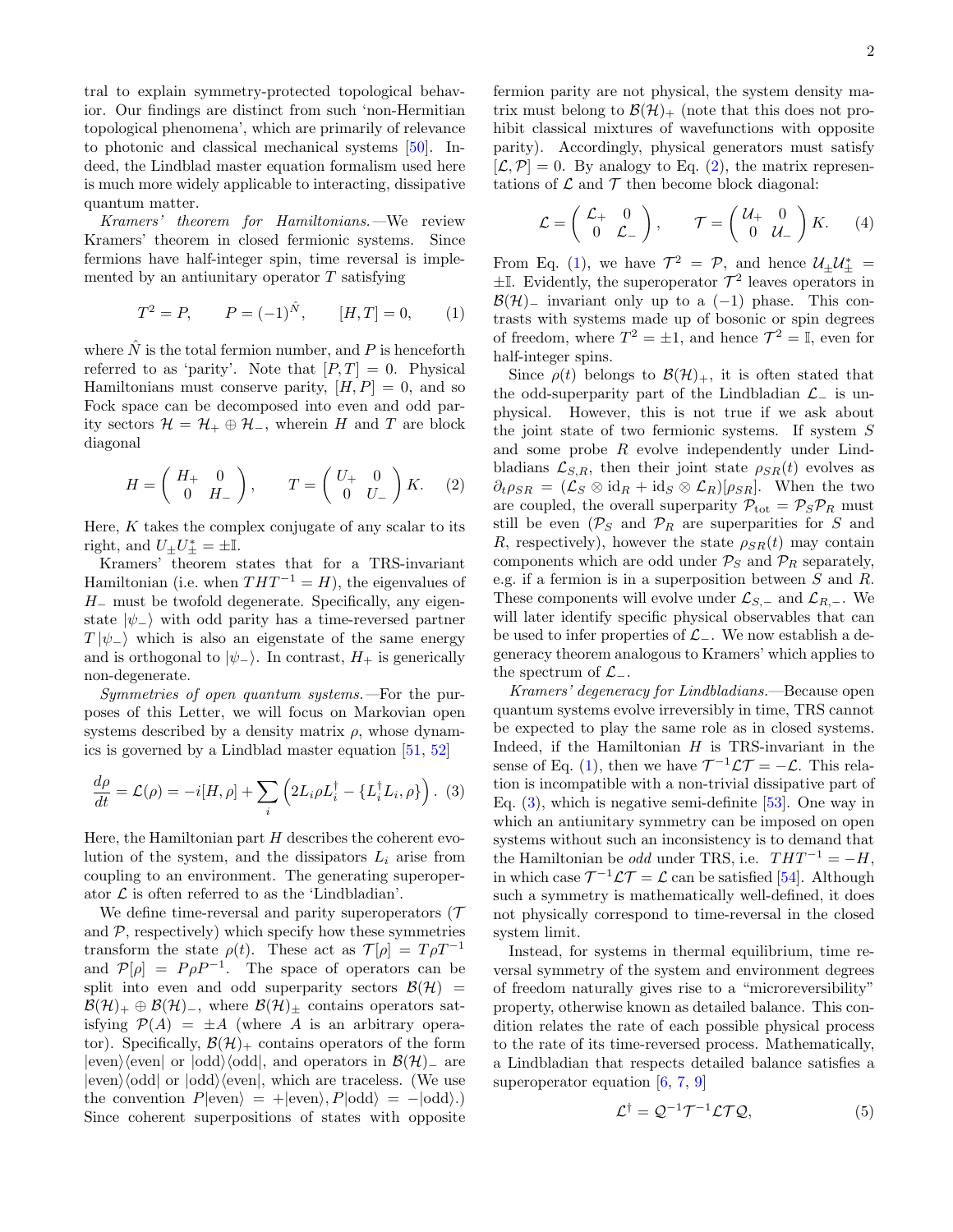where Q acts as  $\mathcal{Q}[A] = qA$ , and  $q = \exp[-\beta H]/Z$  is the density matrix in the Gibbs ensemble at inverse temperature  $\beta$  with respect to the system Hamiltonian H (Z is the partition function). We have defined

$$
\mathcal{L}^{\dagger}[\rho] = +i[H,\rho] + \sum_{i} \left( 2L_{i}^{\dagger} \rho L_{i} - \{L_{i}^{\dagger} L_{i}, \rho\} \right), \qquad (6)
$$

which is the usual adjoint of  $\mathcal L$  with respect to the Hilbert-Schmidt inner product  $\langle A, B \rangle := \text{Tr}[A^{\dagger}B]/\text{Tr} \mathbb{I}.$ 

A simple example of jump operators satisfying [\(5\)](#page-1-3) is a pair  $L_1 = \sqrt{\gamma_1} V, L_2 = \sqrt{\gamma_2} V^{\dagger}$ , where V is TRS-invariant up to a phase,  $\mathcal{T}[V] = e^{i\theta} V$  [\[55\]](#page-5-16), and acts as a lowering operator  $[H, V] = -\omega V$ . The temperature is implicitly determined by  $\gamma_1/\gamma_2 = e^{\beta \omega}$ . In words,  $L_1$  lowers the system energy by  $\omega$  at a given rate, and  $L_2$  does the opposite at a rate that differs by a Boltzman factor. This is the essence of the detailed balance condition. More generally, Eq.  $(5)$  is naturally satisfied when a time-reversal symmetric system is coupled to TRS-respecting environment at thermal equilibrium with temperature  $\beta^{-1}$  [\[56\]](#page-5-17).

We now state the main claim of this work: Suppose a fermionic Lindbladian satisfies microreversibility via Eq. [\(5\)](#page-1-3); then the odd-superparity superoperator  $\mathcal{L}_-$  [see Eq.  $(4)$  is guaranteed to have a twofold degenerate spectrum. Our proof proceeds as follows. The odd parity part of the Lindbladian satisfies

$$
\mathcal{L}_{-}^{\dagger} = \mathcal{Q}_{-}^{-1} \mathcal{T}_{-}^{-1} \mathcal{L}_{-} \mathcal{T}_{-} \mathcal{Q}_{-},\tag{7}
$$

where  $\mathcal{T}_-^2 = -\mathbb{I}, \mathcal{T}_- = \mathcal{U}_- K$ . We drop the "-" index. Define right and left eigenoperators

$$
\mathcal{L}(r_i) = \Lambda_i r_i, \qquad \mathcal{L}^\dagger(l_i) = \Lambda_i^* l_i, \tag{8}
$$

with  $\text{Tr}[l_i^{\dagger}r_j] = \delta_{ij}$ . Substituting the expression for microreversibility into the left eigenoperator equation leads to

$$
\mathcal{Q}^{-1}\mathcal{T}^{-1}\mathcal{L}\mathcal{T}\mathcal{Q}(l_i) = \Lambda_i^* l_i \Rightarrow \mathcal{L}\mathcal{T}\mathcal{Q}(l_i) = \Lambda_i \mathcal{T}\mathcal{Q}(l_i). \tag{9}
$$

We find that  $r_i$  and  $\mathcal{T} \mathcal{Q}(l_i)$  are both right eigenoperators of  $\mathcal L$  with eigenvalue  $\Lambda_i$ . However, one can show that  $\text{Tr}[l_i^{\dagger} \mathcal{T} \mathcal{Q}(l_i)] = 0$  (see the Supplemental Material [\[56\]](#page-5-17)). Since  $\text{Tr}[l_i^{\dagger}r_i] = 1$ , we find that  $r_i$  and  $\mathcal{T}\mathcal{Q}(l_i)$  are linearly independent eigenoperators, and hence the complex Lindblad spectrum in the odd superparity sector must be twofold degenerate.

In contrast to the Kramers' theorem for closed systems, our result explicitly relies on the presence of thermal equilibrium. Intuition can be gained from microscopic considerations: Linear response about a thermal state can be formulated in terms of the (Kramers' degenerate) eigenstates of the system-bath Hamiltonian. A system's response in thermal equilibrium should thus be sensitive to the TRS of the microscopic Hamiltonian. Our work captures this behavior from the perspective of the system's master equation.

Our analysis also suggests that a similar Kramers' degeneracy is present in the spectrum of a thermal quantum channel superoperator, which can describe the evolution of a system coupled to a non-Markovian bath [\[56\]](#page-5-17).

<span id="page-2-1"></span>Example: random quadratic Hamiltonian.—We confirm the generalized Kramers' theorem via an example. Consider a system of spin- $1/2$  fermions with N twofold degenerate single-particle orbitals. The most general particle-conserving quadratic Hamiltonian is

$$
H = \sum_{ij;\sigma,\sigma'} H_{ij,\sigma\sigma'} f_{i,\sigma}^{\dagger} f_{j,\sigma'} = \sum_{k=1}^{N} \sum_{\tau=\pm} \epsilon_k c_{k,\tau}^{\dagger} c_{k,\tau} \qquad (10)
$$

with  $i, j \in [1, \ldots, N]$  and  $\sigma, \sigma' \in \pm$ . We impose a TRS on the Hamiltonian:  $[H, T] = 0$ , such that the singleparticle spectrum is twofold degenerate, with  $Tf_{i,\sigma}T^{-1} =$  $\sigma f_{i,-\sigma}$ ,  $T c_{k,\tau} T^{-1} = \tau c_{k,-\tau}$ . Let us define the following dissipators

<span id="page-2-0"></span>
$$
L_{1,pq} = \sqrt{\gamma_{1,pq}} \sum_{\tau=\pm} \left( c_{q,\tau}^{\dagger} c_{p,\tau} + \tau c_{q,\tau}^{\dagger} c_{p,-\tau} \right), \qquad (11)
$$

$$
L_{2,pq} = \sqrt{\gamma_{2,pq}} \sum_{\tau=\pm} \left( c_{p,\tau}^{\dagger} c_{q,\tau} + \tau c_{p,-\tau}^{\dagger} c_{q,\tau} \right), \qquad (12)
$$

for  $\gamma_{1,pq} = g[n_\beta(\epsilon_p - \epsilon_q) + 1], \ \gamma_{2,pq} = gn_\beta(\epsilon_p - \epsilon_q),$  $n_{\beta}(\omega) = (e^{\beta \omega} - 1)^{-1}$  [the Bose function], and  $\epsilon_p > \epsilon_q$ . Physically, such terms can appear due to coupling to a bosonic bath (since the dissipators are quadratic in fermions).  $L_1$  represents a process that lowers the energy of the system;  $L_2$  raises the energy. The  $L_s$  satisfy:  $[H,L_{1,pq}] \ = \ (\epsilon_{q}-\epsilon_{p}) L_{1,pq}, L_{2,pq} \ \sim \ L_{1,pq}^{\intercal}, \gamma_{1,pq}/\gamma_{2,pq} \ =$  $e^{\beta(\epsilon_p-\epsilon_q)}$ , and  $[L_{1/2,pq},T]=0$ , thus respecting microreversibility [see Fig.  $2(a)$  $2(a)$ ]. We include these dissipators between each pair of energy levels in the system, and also consider uniform dephasing in the energy basis:  $L_{d,i,\pm} = \sqrt{\Delta_d} c_{i,\pm}^{\dagger} c_{i,\pm}$  (preserves microreversibility). For a fixed number of fermions in the system, the thermal state is the unique steady state.

Fig. [2\(](#page-3-1)b) plots the Lindblad spectrum associated with a random TRS-respecting Hamiltonian  $(|H_{ij}| \in [0, \Delta];$  $\Delta$  sets the energy scale) coupled to a thermal bath for states with up to two occupied fermionic modes. The spectrum of the odd superparity sector (blue and red dots) is indeed twofold degenerate, whilst the spectrum of the even sector (black dots) is not. Note that the Kramers' theorem does not imply a degeneracy of the steady state.

How can an open system violate microreversibility (and hence break its degeneracy)? One obvious way involves a system-environment coupling that directly violates TRS. However, a more subtle way to break degeneracy involves coupling the system to a non-equilibrium environment. Consider a system that is connected to two thermal baths, each at a different temperature. Even if all system-environment couplings respect TRS, the system will host a non-equilibrium (non-thermal) steady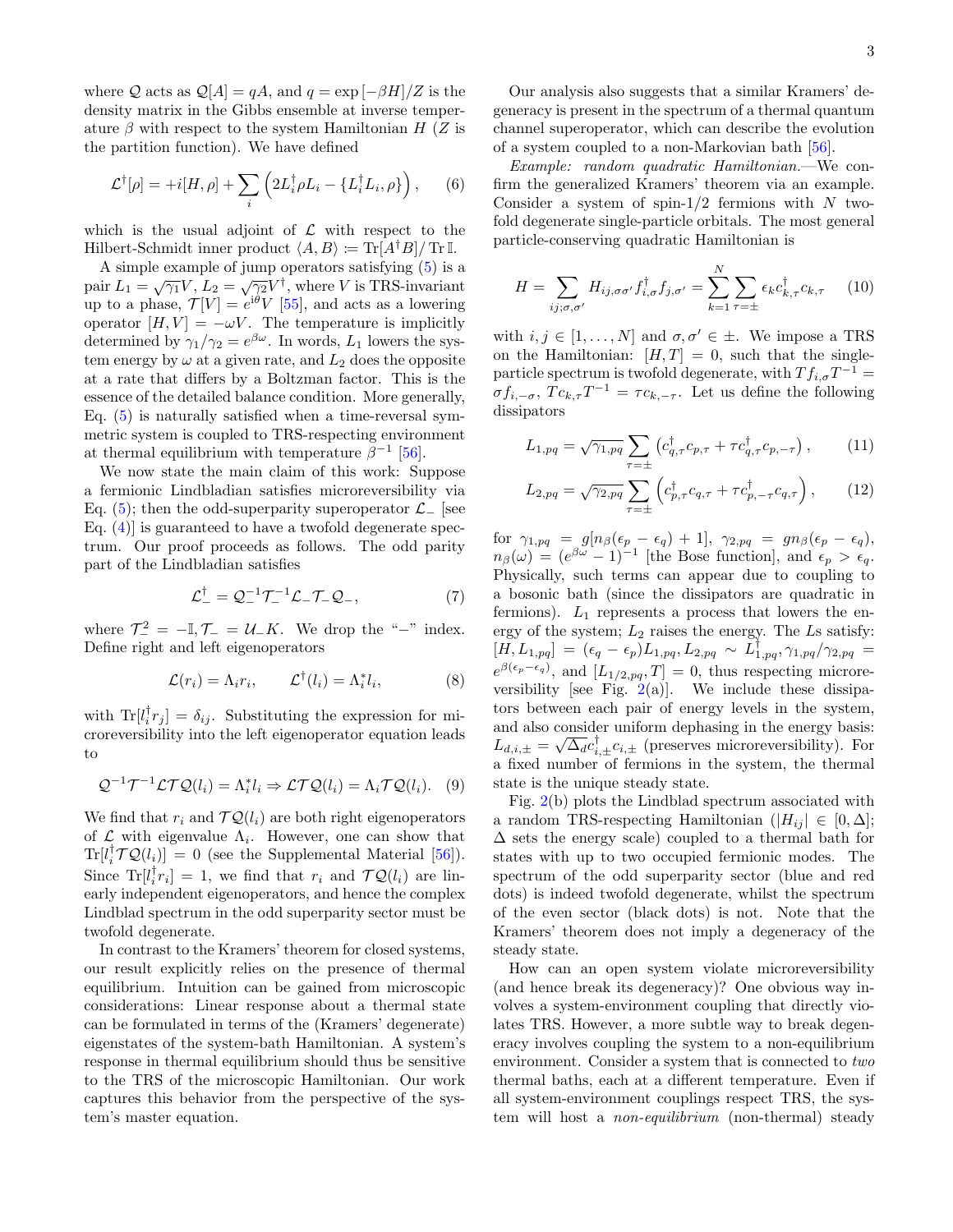

<span id="page-3-1"></span>FIG. 2. (a) Three doubly degenerate energy levels  $(N = 3)$ labeled by  $\epsilon_{i,\pm}$ . TRS-respecting dissipators cause jumps between energy levels at a rate consistent with detailed balance in thermal equilibrium at temperature  $\beta^{-1}$ . (b) Lindblad spectrum for the model described in the main text (for states with 0, 1, or 2 occupied fermions) at a temperature  $\beta\Delta = 1$ , with  $N = 3$ ,  $\Delta_d/\Delta = 0.1$ , and  $g/\Delta = 1$ . The oddsuperparity sector (blue and red dots) is twofold degenerate, while the even sector (black dots) is not. (c) Real part of the retarded Green's function for same parameters as in (b). The Kramers' degeneracy ensures that  $G_{i, \sigma} = G_{i, -\sigma}$  in the expectation value of the thermal steady state with one occupied fermionic mode: black line and red dashed line correspond to  $\text{Re}[G_{1,+}]$  and  $\text{Re}[G_{1,-}]$ , respectively. In general, Green's function pairs other than  $G_{i,\pm}$  are non-degenerate: blue line corresponds to  $\text{Re}[G_{2,+}]$ . (d) A system that is coupled to two thermal baths  $g_1/\Delta = 1, g_2/\Delta = 0.4$  at different temperatures:  $\beta_1 \Delta = 1$ ,  $\beta_2 \Delta = 10$  [otherwise same parameters as in (b)]. Microreversibility is broken, hence the Green's functions for  $i, +$  and  $i, -$  split.

state, and hence microreversibility will be violated. We have numerically verified that the degeneracy of  $\mathcal{L}_-$  for the spin- $1/2$  system is broken when coupled to baths at different temperatures. [We note that such nonequilibrium splitting requires quartic terms (quadratic dissipators) in the master equation (see SM [\[56\]](#page-5-17))].

Physical observables.—As argued above,  $\mathcal{L}_-$  only governs dynamics in scenarios where fermions can move between the system  $(S)$  and some external 'probe'  $(R)$ . Therefore, rather than looking at expectation values of the system density matrix  $\text{Tr}[O_S \rho_S(t)]$  (which are determined by  $\mathcal{L}_+$ , we suggest that the Kramers'-like degeneracy of  $\mathcal{L}_-$  can be detected in the retarded Green's function of the steady state  $\rho_{\rm SS}$ :

$$
G_{i,\sigma}^{R}(t) = -i\Theta(t)\text{Tr}[\{f_{i,\sigma}(t), f_{i,\sigma}^{\dagger}\}\rho_{\text{SS}}].\tag{13}
$$

Here,  $\Theta(t)$  is the Heaviside step function, and we work in the Heisenberg picture where operators evolve as  $A(t)$  =  $e^{\mathcal{L}^{\dagger}t}[A]$  (although this expression should be slightly modified for open systems coupled to fermionic baths; see the Supplemental Material [\[56\]](#page-5-17)).

The Green's function [\(13\)](#page-3-0) can be measured in solid state systems using, e.g. photoemission or tunnelling spectroscopy, which indeed involve fermions moving in/out of the system [\[20\]](#page-5-1). Probing single-particle Green's functions in ultracold atoms is more challenging, but protocols involving stimulated Raman spectroscopy have been developed [\[21\]](#page-5-2). More concretely,  $G_{i,\sigma}^{R}(t)$  is sensitive to the Kramers' degeneracy of  $\mathcal{L}_-$  because  $f_{i,\sigma} \in \mathcal{B}(\mathcal{H})_+$ is superparity-odd, and so the time evolution of  $(13)$  is governed by  $\mathcal{L}_-$ . The generalized Kramers' theorem ensures the relation:  $G_{i,\sigma}^R(t) = G_{i,-\sigma}^R(t)$  [\[56\]](#page-5-17), which we confirm numerically in Fig.  $2(c)$  $2(c)$ . However, when the system is coupled to two baths at different temperatures, microreversibility is broken and the Green's functions differ for opposite spins [Fig.  $2(d)$  $2(d)$ ]. We note that the Fourier transform of the temporal Green's function is directly probed in solid-state electron-tunneling experiments (see below, and the SM [\[56\]](#page-5-17))

It is rather natural that microreversibility has implications for response functions such as [\(13\)](#page-3-0); indeed, the very definition of microreversibility is sometimes framed in terms of fluctuation-dissipation relations for steadystate correlators [\[6,](#page-4-5) [18\]](#page-4-8). The above demonstrates that the correlation functions of superparity-odd operators have a particular structure associated with the Kramers' degeneracy of  $\mathcal{L}_-$ .

Degenerate zero-bias peak from microreversibility. $-$ Kramers' degeneracy plays an important role in determining the stability of symmetry-protected topological edge modes of Hamiltonians [\[3,](#page-4-2) [57\]](#page-5-18), e.g. the presence of spinful TRS ensures that a pair of Majorana zero modes in 1D cannot gap. For closed systems, degenerate Majorana modes are detectable via degenerate spin-resolved tunneling spectroscopy at the edge of the superconductor [\[19\]](#page-5-0). Here, we show that the spin-resolved tunneling spectra remain unspilt if the superconductor is coupled to a thermal bath with TRS-respecting terms, while a splitting can arise if microreversibility is violated.

Consider the following spin-1/2 Kitaev chain

<span id="page-3-2"></span>
$$
H = -i \sum_{j=1,\sigma=\pm}^{j=N} [u_1 a_{j,\sigma} b_{j,\sigma} + u_2 a_{j,\sigma} b_{j,-\sigma}] \qquad (14)
$$
  

$$
-i \sum_{j=1,\sigma=\pm}^{j=N-1} [v_1 b_{j,\sigma} a_{j+1,\sigma} + v_2 b_{j,\sigma} a_{j+1,-\sigma}],
$$

<span id="page-3-0"></span>where  $a_{j,\sigma}, b_{j,\sigma}$  are Majoranas corresponding to site j with spin  $\sigma$ . This model can be diagonalized as:  $H = \sum_{j=1}^{N} \sum_{\tau=\pm} \epsilon_j d_{j,\tau}^{\dagger} d_{j,\tau}$ , where  $Td_{j,\tau}T^{-1} = \tau d_{j,-\tau}$ . We include the same thermal dissipators as before [see Eq. [\(11\)](#page-2-0)] between each pair of energy levels  $p, q$  in the system at inverse temperature β. While such dissipators are manifestly non-local, they can arise from local system-bath coupling [\[53\]](#page-5-14). The weak-coupling Markovian approximation is commonly used in studying topological matter connected to a thermal bath [\[58,](#page-5-19) [59\]](#page-5-20). To break microre-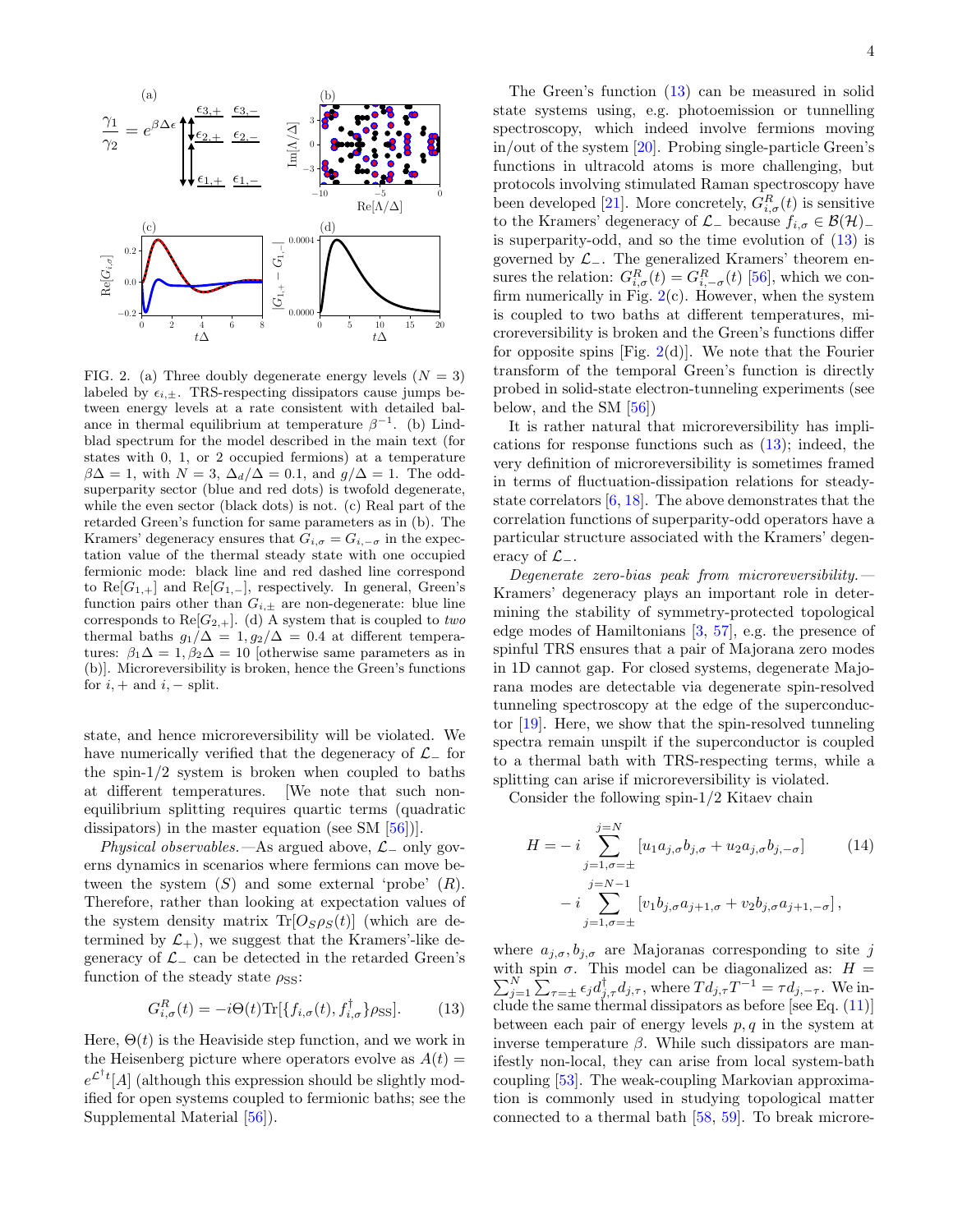

<span id="page-4-11"></span>FIG. 3. Steady-state, spin-resolved spectral function at the boundary of the Majorana chain [\(14\)](#page-3-2) coupled to two baths found via exact diagonalization. (a) Zero-bias peak due to the Majorana modes. The width of the peaks is set by the temperature. (b) Splitting between spin-up and spin-down spectral functions due to breaking of microreversibility via a non-equilibrium environment. Parameters:  $N = 3, u_1/v_1 = 0.25, u_2/v_1 = 0.25, v_2/v_1 = 0.5, \beta v_1 =$  $3.3, g/v_1 = 0.05, g_{neq}/v_1 = 2.$ 

versibility, we consider a non-equilibrium bath that removes pairs of fermions on each site:  $L_j = \sqrt{g_{\text{neq}}} \psi_{j,+} \psi_{j,-}$ where we define the complex fermion:  $\psi_{j,\sigma} = a_{j,\sigma} + ib_{j,\sigma}$ . These dissipators obey  $[L_j, T] = 0$  but do not evolve the system toward a thermal state.

The spectral degeneracy (or its splitting) can be experimentally detected using spin-resolved tunneling spectroscopy [\[20\]](#page-5-1) (see Fig. [1\)](#page-0-0). For a zero-temperature probe, the current-voltage characteristic of the tunnel junction is  $\partial I_{\sigma}/\partial \mu \propto A_{1,\sigma}(-\mu)$ , where  $A_{i,\sigma}(\omega) = -\text{Im}[G_{i,\sigma}^{R}(\omega)]$  is the spectral function,  $I_{\sigma}$  is spin- $\sigma$  current and  $\mu$  is the chemical potential (see SM  $[56]$ ). Fig. [3](#page-4-11) plots the spin-up spectral function for the probe attached to the boundary, and the relative difference between the spin-up and spin-down spectral functions for the chain coupled to two baths. The zero-bias peak in the topological phase corresponds to the boundary-localized Majoranas. The splitting that emerges between the spin up and down spectral functions is due to the non-equilibrium setup. This splitting vanishes if the non-equilibrium bath is turned off and micoreversibility is restored (not shown). While isolating a Majorana chain from its larger environment is a difficult task, our result suggests that signatures of the TRS-protected Majorana modes should still be observable in experiment provided that the environment is thermal.

Conclusions and outlook.—We have proved a generalization of Kramers' theorem for open quantum systems, and shown that it has implications for symmetryprotected topological phases.

Future work should further investigate the role that detailed balance plays in protecting topological signatures and phases of open quantum systems. For example, it is known that non-Hermitian generalizations of timereversal symmetry can prevent the non-Hermitian skin effect [\[39\]](#page-5-7), i.e. extreme spectral sensitivity to boundary conditions [\[43,](#page-5-21) [60\]](#page-5-22). Can microreversibility guarantee the

Imposing TRS on a Hamiltonian allows us to identify topologically-distinct ground states which cannot smoothly evolve into one another without closing the energy gap [\[22\]](#page-5-3). It is currently unclear whether microreversibility has similar implications for the topological properties of the steady-state density matrix [\[37\]](#page-5-23).

Finally, we note that microreversibility may also have interesting implications for the random-matrix theory of open systems [\[61–](#page-5-24)[64\]](#page-5-25), e.g. the non-Hermitian random matrix generalization of class AII might constrain the spectral statistics of the odd-superparity sector of microreversible Lindbladians [\[65\]](#page-5-26).

S.L. was supported by the NIST NRC Research Postdoctoral Associateship Award. M.M. was supported by an EPSRC studentship. O.S. and A.V.G. acknowledge funding by AFOSR MURI, NSF PFCQC program, AFOSR, U.S. Department of Energy Award No. DE-SC0019449, DoE ASCR Quantum Testbed Pathfinder program (award No. DE-SC0019040), DoE ASCR Accelerated Research in Quantum Computing program (award No. DE-SC0020312), and ARO MURI. N.R.C. was supported by EPSRC Grants EP/P034616/1 and EP/P009565/1 and by an Investigator Award of the Simons Foundation.

- <span id="page-4-0"></span>[1] H. A. Kramers, Koninkl. Ned. Akad. Wetenschap., Proc. 33, 959 (1930).
- <span id="page-4-1"></span>[2] E. Wigner, Nachrichten von der Gesellschaft der Wissenschaften zu Göttingen, Mathematisch-Physikalische Klasse 1932, 546 (1932).
- <span id="page-4-2"></span>[3] C. L. Kane and E. J. Mele, [Phys. Rev. Lett.](http://dx.doi.org/10.1103/PhysRevLett.95.226801) **95**, 226801 [\(2005\).](http://dx.doi.org/10.1103/PhysRevLett.95.226801)
- <span id="page-4-3"></span>[4] B. A. Bernevig and S.-C. Zhang, [Phys. Rev. Lett.](http://dx.doi.org/10.1103/PhysRevLett.96.106802) 96, [106802 \(2006\).](http://dx.doi.org/10.1103/PhysRevLett.96.106802)
- <span id="page-4-4"></span>[5] P. Anderson, [J. Phys. Chem. Solids](http://dx.doi.org/https://doi.org/10.1016/0022-3697(59)90036-8) 11, 26 (1959).
- <span id="page-4-5"></span>[6] G. Agarwal, Z. Phys. A **258**, 409 (1973).
- <span id="page-4-9"></span>[7] W. A. Majewski, [J. Math. Phys.](http://dx.doi.org/10.1063/1.526164) 25, 614 (1984).
- [8] R. Alicki, [Rep. Math. Phys](http://dx.doi.org/https://doi.org/10.1016/0034-4877(76)90046-X) 10, 249 (1976).
- <span id="page-4-10"></span>[9] R. Chetrite and K. Mallick, [J. Stat. Phys.](https://doi.org/10.1007/s10955-012-0557-z) 148, 480 [\(2012\).](https://doi.org/10.1007/s10955-012-0557-z)
- [10] F. Fagnola and V. Umanità, [Math. Notes](http://dx.doi.org/10.1134/S0001434608070092) 84, 108 (2008).
- [11] V. Jakšić, C. A. Pillet, and M. Westrich, [Journal of](http://dx.doi.org/10.1007/s10955-013-0826-5) [Statistical Physics](http://dx.doi.org/10.1007/s10955-013-0826-5) 154, 153 (2014).
- [12] G. E. Crooks, Phys. Rev. A 77[, 034101 \(2008\).](http://dx.doi.org/10.1103/PhysRevA.77.034101)
- [13] D. Roberts, A. Lingenfelter, and A. Clerk, arXiv preprint arXiv:2011.02148 (2020).
- <span id="page-4-6"></span>[14] L. M. Sieberer, A. Chiocchetta, A. Gambassi, U. C. Täuber, and S. Diehl, Phys. Rev. B **92**[, 134307 \(2015\).](http://dx.doi.org/10.1103/PhysRevB.92.134307)
- <span id="page-4-7"></span>[15] A. D. Benoit, S. Washburn, C. P. Umbach, R. B. Laibowitz, and R. A. Webb, [Phys. Rev. Lett.](http://dx.doi.org/ 10.1103/PhysRevLett.57.1765) 57, 1765 [\(1986\).](http://dx.doi.org/ 10.1103/PhysRevLett.57.1765)
- [16] P. Jacquod, R. S. Whitney, J. Meair, and M. Büttiker, Phys. Rev. B 86[, 155118 \(2012\).](http://dx.doi.org/10.1103/PhysRevB.86.155118)
- [17] J. Matthews, F. Battista, D. Sánchez, P. Samuelsson, and H. Linke, Phys. Rev. B 90[, 165428 \(2014\).](http://dx.doi.org/ 10.1103/PhysRevB.90.165428)
- <span id="page-4-8"></span>[18] R. López, J. S. Lim, and D. Sánchez, [Phys. Rev. Lett.](http://dx.doi.org/10.1103/PhysRevLett.108.246603)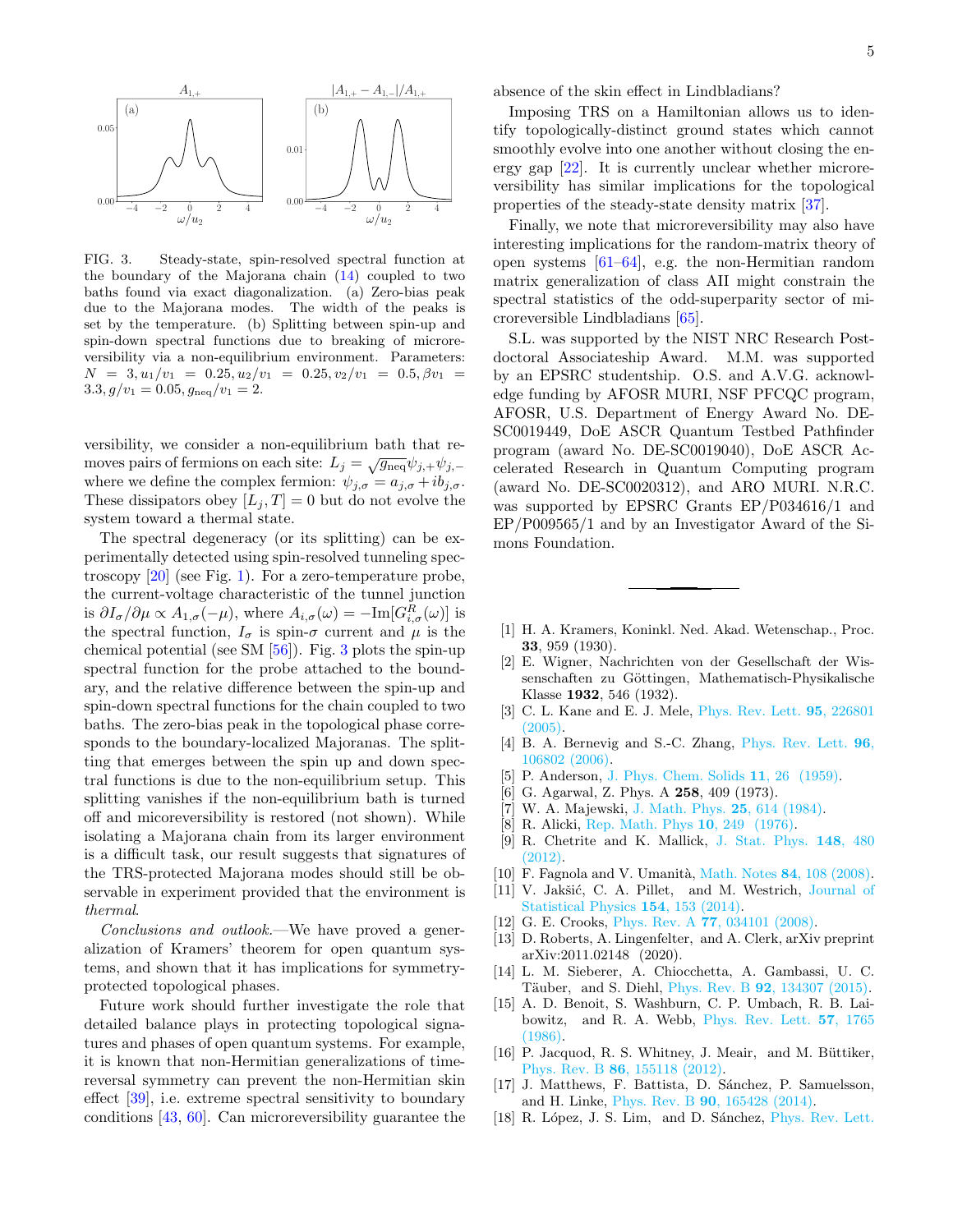108[, 246603 \(2012\).](http://dx.doi.org/10.1103/PhysRevLett.108.246603)

- <span id="page-5-0"></span>[19] H. Bruus and K. Flensberg, Many-body quantum theory in condensed matter physics: an introduction (Oxford university press, 2004).
- <span id="page-5-1"></span>[20] H. Oka, O. O. Brovko, M. Corbetta, V. S. Stepanyuk, D. Sander, and J. Kirschner, [Rev. Mod. Phys.](http://dx.doi.org/ 10.1103/RevModPhys.86.1127) 86, 1127  $(2014).$
- <span id="page-5-2"></span>[21] T.-L. Dao, A. Georges, J. Dalibard, C. Salomon, and I. Carusotto, [Phys. Rev. Lett.](http://dx.doi.org/ 10.1103/PhysRevLett.98.240402) 98, 240402 (2007).
- <span id="page-5-3"></span>[22] F. Pollmann, A. M. Turner, E. Berg, and M. Oshikawa, Phys. Rev. B 81[, 064439 \(2010\).](http://dx.doi.org/10.1103/PhysRevB.81.064439)
- <span id="page-5-4"></span>[23] M. McGinley and N. R. Cooper, [Nature Physics \(2020\).](https://doi.org/10.1038/s41567-020-0956-z)
- <span id="page-5-5"></span>[24] S. Diehl, E. Rico, M. A. Baranov, and P. Zoller, [Nature](http://dx.doi.org/10.1038/nphys2106) Physics 7[, 971 \(2011\).](http://dx.doi.org/10.1038/nphys2106)
- [25] S. Lieu, M. McGinley, and N. R. Cooper, [Phys. Rev.](http://dx.doi.org/10.1103/PhysRevLett.124.040401) Lett. 124[, 040401 \(2020\).](http://dx.doi.org/10.1103/PhysRevLett.124.040401)
- <span id="page-5-27"></span>[26] M. van Caspel, S. E. T. Arze, and I. P. Castillo, SciPost Phys 6, 26 (2019).
- [27] F. Tonielli, J. C. Budich, A. Altland, and S. Diehl, [Phys.](http://dx.doi.org/10.1103/PhysRevLett.124.240404) Rev. Lett. 124[, 240404 \(2020\).](http://dx.doi.org/10.1103/PhysRevLett.124.240404)
- [28] C. Gneiting, A. Koottandavida, A. V. Rozhkov, and F. Nori, [arXiv:2007.05960 \(2020\).](https://arxiv.org/abs/2007.05960)
- [29] F. Song, S. Yao, and Z. Wang, [Phys. Rev. Lett.](http://dx.doi.org/ 10.1103/PhysRevLett.123.170401) 123, [170401 \(2019\).](http://dx.doi.org/ 10.1103/PhysRevLett.123.170401)
- [30] T. Yoshida, K. Kudo, H. Katsura, and Y. Hatsugai, [Phys. Rev. Research](http://dx.doi.org/10.1103/PhysRevResearch.2.033428) 2, 033428 (2020).
- [31] C.-H. Liu, K. Zhang, Z. Yang, and S. Chen, [Phys. Rev.](http://dx.doi.org/ 10.1103/PhysRevResearch.2.043167) Research 2[, 043167 \(2020\).](http://dx.doi.org/ 10.1103/PhysRevResearch.2.043167)
- [32] N. Okuma and M. Sato, arXiv preprint arXiv:2011.08175  $(2020)$ .
- [33] S. Longhi, Phys. Rev. B **102**[, 201103 \(2020\).](http://dx.doi.org/10.1103/PhysRevB.102.201103)
- [34] J.-S. Pan, L. Li, and J. Gong, arXiv preprint arXiv:2010.14862 (2020).
- [35] S. Sayyad, J. Yu, A. G. Grushin, and L. M. Sieberer, arXiv preprint arXiv:2011.10601 (2020).
- [36] A. McDonald, R. Hanai, and A. A. Clerk, arXiv preprint arXiv:2103.01941 (2021).
- <span id="page-5-23"></span>[37] A. Coser and D. Pérez-García, Quantum 3, 174  $(2019)$ .
- <span id="page-5-6"></span>[38] T.-S. Deng, L. Pan, Y. Chen, and H. Zhai, arXiv:2009.13043 (2020).
- <span id="page-5-7"></span>[39] K. Kawabata, K. Shiozaki, M. Ueda, and M. Sato, [Phys.](http://dx.doi.org/ 10.1103/PhysRevX.9.041015) Rev. X 9[, 041015 \(2019\).](http://dx.doi.org/ 10.1103/PhysRevX.9.041015)
- [40] D. Leykam, K. Y. Bliokh, C. Huang, Y. D. Chong, and F. Nori, [Phys. Rev. Lett.](http://dx.doi.org/ 10.1103/PhysRevLett.118.040401) 118, 040401 (2017).
- [41] K. Yokomizo and S. Murakami, [Phys. Rev. Lett.](http://dx.doi.org/10.1103/PhysRevLett.123.066404) 123, [066404 \(2019\).](http://dx.doi.org/10.1103/PhysRevLett.123.066404)
- [42] D. S. Borgnia, A. J. Kruchkov, and R.-J. Slager, [Phys.](http://dx.doi.org/10.1103/PhysRevLett.124.056802) Rev. Lett. 124[, 056802 \(2020\).](http://dx.doi.org/10.1103/PhysRevLett.124.056802)
- <span id="page-5-21"></span>[43] S. Yao and Z. Wang, [Phys. Rev. Lett.](http://dx.doi.org/10.1103/PhysRevLett.121.086803) **121**, 086803 (2018).
- [44] S. Malzard, C. Poli, and H. Schomerus, [Phys. Rev. Lett.](http://dx.doi.org/10.1103/PhysRevLett.115.200402) 115[, 200402 \(2015\).](http://dx.doi.org/10.1103/PhysRevLett.115.200402)
- [45] L. Herviou, N. Regnault, and J. H. Bardarson, [SciPost](http://dx.doi.org/10.21468/SciPostPhys.7.5.069) Phys. 7[, 69 \(2019\).](http://dx.doi.org/10.21468/SciPostPhys.7.5.069)
- <span id="page-5-8"></span>[46] S. Lieu, Phys. Rev. B **98**[, 115135 \(2018\).](http://dx.doi.org/10.1103/PhysRevB.98.115135)
- <span id="page-5-9"></span>[47] M. Sato, K. Hasebe, K. Esaki, and M. Kohmoto, Prog. Theor. Phys. 127, 937 (2012).
- [48] H. Zhou and J. Y. Lee, Phys. Rev. B 99[, 235112 \(2019\).](http://dx.doi.org/10.1103/PhysRevB.99.235112)
- <span id="page-5-10"></span>[49] H. Kondo, Y. Akagi, and H. Katsura, arXiv preprint arXiv:2006.10391 (2020).
- <span id="page-5-11"></span>[50] E. J. Bergholtz, J. C. Budich, and F. K. Kunst, [arXiv:1912.10048 \(2019\).](https://arxiv.org/abs/1912.10048)
- <span id="page-5-12"></span>[51] G. Lindblad, [Commun. Math. Phys](https://link.springer.com/article/10.1007/BF01608499) 48, 119 (1976).
- <span id="page-5-13"></span>[52] V. Gorini, A. Kossakowski, and E. C. G. Sudarshan, [J.](http://dx.doi.org/10.1063/1.522979) [Math. Phys.](http://dx.doi.org/10.1063/1.522979) 17, 821 (1976).
- <span id="page-5-14"></span>[53] H. Breuer and F. Petruccione, *The Theory of Open Quan*[tum Systems](https://books.google.co.uk/books?id=w2UOnwEACAAJ) (Oxford University Press, 2002).
- <span id="page-5-15"></span>[54] A. Altland, M. Fleischhauer, and S. Diehl, [arXiv:2007.10448 \(2020\).](https://arxiv.org/abs/2007.10448)
- <span id="page-5-16"></span>[55] The phase  $\theta$  carry no physical significance, since jump operators can be changed by a transform  $L_i \rightarrow e^{i\chi} L_i$ without changing the Lindbladian  $(3)$ .
- <span id="page-5-17"></span>[56] See the Supplemental Material for \*\*\*. Contains Refs. \*\*\*.
- <span id="page-5-18"></span>[57] S. Ryu, A. P. Schnyder, A. Furusaki, and A. W. W. Ludwig, New J. Phys. 12[, 065010 \(2010\).](http://dx.doi.org/10.1088/1367-2630/12/6/065010)
- <span id="page-5-19"></span>[58] R. Alicki, M. Fannes, and M. Horodecki, [Journal of](http://dx.doi.org/10.1088/1751-8113/42/6/065303) [Physics A: Mathematical and Theoretical](http://dx.doi.org/10.1088/1751-8113/42/6/065303) 42, 065303  $(2009)$ .
- <span id="page-5-20"></span>[59] S. Bravyi and J. Haah, [Phys. Rev. Lett.](http://dx.doi.org/10.1103/PhysRevLett.111.200501) 111, 200501 [\(2013\).](http://dx.doi.org/10.1103/PhysRevLett.111.200501)
- <span id="page-5-22"></span>[60] F. K. Kunst, E. Edvardsson, J. C. Budich, and E. J. Bergholtz, [Phys. Rev. Lett.](http://dx.doi.org/10.1103/PhysRevLett.121.026808) 121, 026808 (2018).
- <span id="page-5-24"></span>[61] S. Denisov, T. Laptyeva, W. Tarnowski, D. Chruściński, and K.  $\dot{Z}$ yczkowski, [Phys. Rev. Lett.](http://dx.doi.org/10.1103/PhysRevLett.123.140403) **123**, 140403 (2019).
- [62] T. Can, V. Oganesyan, D. Orgad, and S. Gopalakrishnan, [Phys. Rev. Lett.](http://dx.doi.org/10.1103/PhysRevLett.123.234103) 123, 234103 (2019).
- [63] L. Sá, P. Ribeiro, and T. c. v. Prosen, [Phys. Rev. X](http://dx.doi.org/10.1103/PhysRevX.10.021019) 10, [021019 \(2020\).](http://dx.doi.org/10.1103/PhysRevX.10.021019)
- <span id="page-5-25"></span>[64] K. Wang, F. Piazza, and D. J. Luitz, [Phys. Rev. Lett.](http://dx.doi.org/10.1103/PhysRevLett.124.100604) 124[, 100604 \(2020\).](http://dx.doi.org/10.1103/PhysRevLett.124.100604)
- <span id="page-5-26"></span>[65] R. Hamazaki, K. Kawabata, N. Kura, and M. Ueda, [Phys. Rev. Research](http://dx.doi.org/ 10.1103/PhysRevResearch.2.023286) 2, 023286 (2020).
- <span id="page-5-28"></span>[66] T. Prosen, New J. Phys. **10**[, 043026 \(2008\).](https://iopscience.iop.org/article/10.1088/1367-2630/10/4/043026/meta)
- <span id="page-5-29"></span>[67] B. Buča and T. Prosen, New J. Phys. 14[, 073007 \(2012\).](http://dx.doi.org/10.1088/1367-2630/14/7/073007)
- <span id="page-5-30"></span>[68] R. Kubo, J. Phys. Soc. Jpn 12, 570 (1957).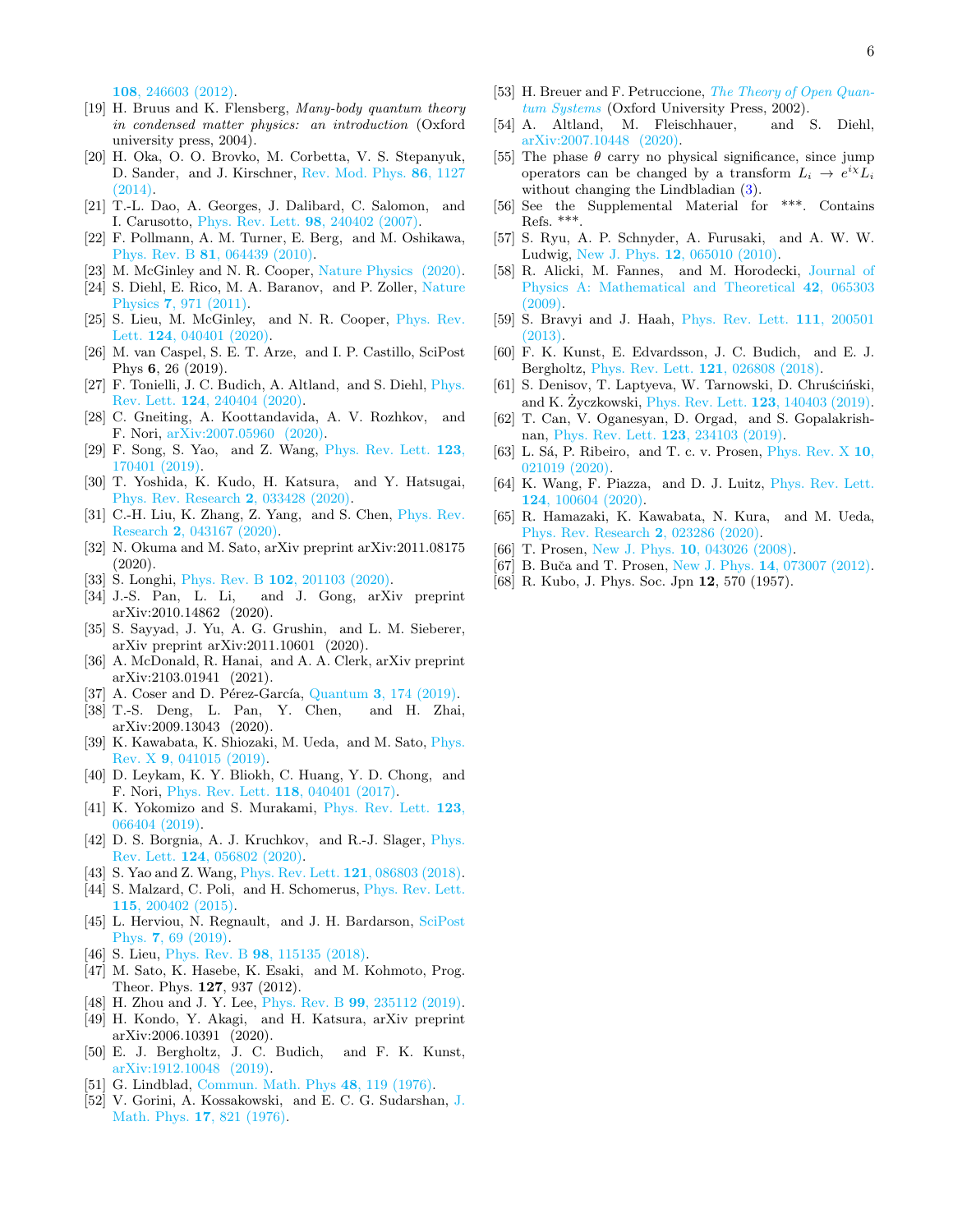# Supplemental Material for "Kramers' degeneracy for open systems in thermal equilibrium"

The Supplemental Material is organized as follows: In Sec. 1, we complete the steps in the proof of the Kramers' theorem for Lindbladians. We also explain why the degeneracy only appears for fermonic systems (as opposed to spin systems) and describe an analogous Kramers' degeneracy for thermal quantum channels. In Sec. 2, we show how the Kramers' degeneracy manifests in the single-particle spectrum of "quadratic Lindbladians". Sec. 3 shows that microreversibility of the Lindbladian arises naturally from TRS-invariant system-bath coupling in the case of a thermal bath. Sec. 4 describes linear response in open quantum systems, suggesting that the degeneracy can be probed via tunneling spectroscopy experiments.

### 1. KRAMERS' THEOREM AND GREEN'S FUNCTION DEGENERACY

Orthogonal solutions. We complete the steps of the generalized Kramers' theorem outlined in the main text. From the main text, we have seen that if the Lindbladian satisfies a microreversibility condition:  $\mathcal{L}^{\dagger} = \mathcal{Q}^{-1} \mathcal{T}^{-1} \mathcal{L} - \mathcal{T} - \mathcal{Q}$ with  $\mathcal{L}^-(r_i) = \Lambda_i r_i$ ,  $\mathcal{L}^{\dagger}^-(l_i) = \Lambda_i^* l_i$ , then  $r_i$  and  $\mathcal{T} \mathcal{Q}(l_i)$  are both right eigenoperators of  $\mathcal{L}^-$  with eigenvalue  $\Lambda_i$ . We now proceed to show that these are indeed orthogonal solutions by showing that  $\text{Tr}[l_i^{\dagger} \mathcal{T} \mathcal{Q}(l_i)] = 0$ :

$$
\text{Tr}[l_i^{\dagger} T(q l_i) T^{-1}] = \text{Tr}[(T(T(q l_i) T^{-1}) T^{-1})^{\dagger} T l_i T^{-1}] \tag{S1}
$$

$$
= \text{Tr}\left[ (T^2(ql_i)T^{-2})^\dagger T l_i T^{-1} \right] \tag{S2}
$$

$$
= -\operatorname{Tr}[(ql_i)^{\dagger} T l_i T^{-1}] \tag{S3}
$$

$$
=-\operatorname{Tr}[l_i^{\dagger}qTl_iT^{-1}]
$$
\n
$$
\tag{S4}
$$

$$
= -\operatorname{Tr}[l_i^{\dagger} T(q l_i) T^{-1}] \tag{S5}
$$

$$
=0.\t(56)
$$

In Eq.  $(S1)$ , we have used the relation:

$$
\operatorname{Tr}[(T\psi T^{-1})^{\dagger}(T\phi T^{-1})] = \operatorname{Tr}[(U\psi^*U^{\dagger})^{\dagger}(U\phi^*U^{\dagger})] \tag{S7}
$$

$$
= \text{Tr}[U\psi^T U^\dagger U\phi^* U^\dagger] \tag{S8}
$$

$$
= \text{Tr}[\psi^T \phi^*] \tag{S9}
$$

$$
= \text{Tr}[\phi^{\dagger}\psi],\tag{S10}
$$

for any  $\psi, \phi$ , where  $T = UK$ . In Eq. [\(S4\)](#page-1-4), we have used  $\mathcal{T}^2(ql_i) = q\mathcal{T}^2(l_i) = -ql_i$ , i.e.  $l_i$  is an eigenoperator of the odd-superparity sector of the Lindbladian.

Definition of the Green's function. Here we highlight an important subtlety regarding the definition of the Green's function Eq. [\(13\)](#page-3-0), and in particular the interpretation of the time-evolved fermion operator  $\hat{f}_{i,\sigma}(t)$ .

A general Green's function of two observables  $G_{AB}(t) = \text{Tr}(A(t)B\rho_{SS})$  describes the influence of a perturbation at time 0 on the outcome of a measurement at time  $t$ . Since fermion parity symmetry is fundamental, it is not possible to perturb the system by a fermion-parity-odd operator such as  $f_{i,\sigma}^{\dagger}$ ; rather, in any physical protocol where the Green's function is measured, the initial perturbation will involve some exchange of fermions between the system and some probe. Thus, we should understand that the operator B is a product of  $f_{i,\sigma}$  with some fermionic operator acting on the probe. (See Section 4 of the SM for an example of this construction in the context of tunneling spectroscopy.) We heuristically write  $B \sim f_{i,\sigma}^{\dagger} f_{pr}$ , where  $f_{probe}$  is an unspecified fermionic operator acting on the probe, ensuring that  $B$  itself is a superparity-even operator. Similarly, the observable  $A$  that we measure at time  $t$  will be a product of fermion-superparity-odd operators on the system and probe:  $A \sim f_{i,\sigma} f'_{pr}$  for some other probe operator  $f'_{pr}$ .

With this in mind, the Heisenberg picture evolution of the observable A is given by  $A(t) = e^{\mathcal{L}^{\dagger}t}[A]$ , where  $\mathcal{L}^{\dagger}$  is defined in Eq. [\(6\)](#page-2-1). The Lindbladian only involves operators acting on the system, and not the probe. Therefore, when considering the observable  $A = f_{i,\sigma} f'_{pr}$ , it is tempting to pull the probe operator  $f'_{pr}$  outside the evolution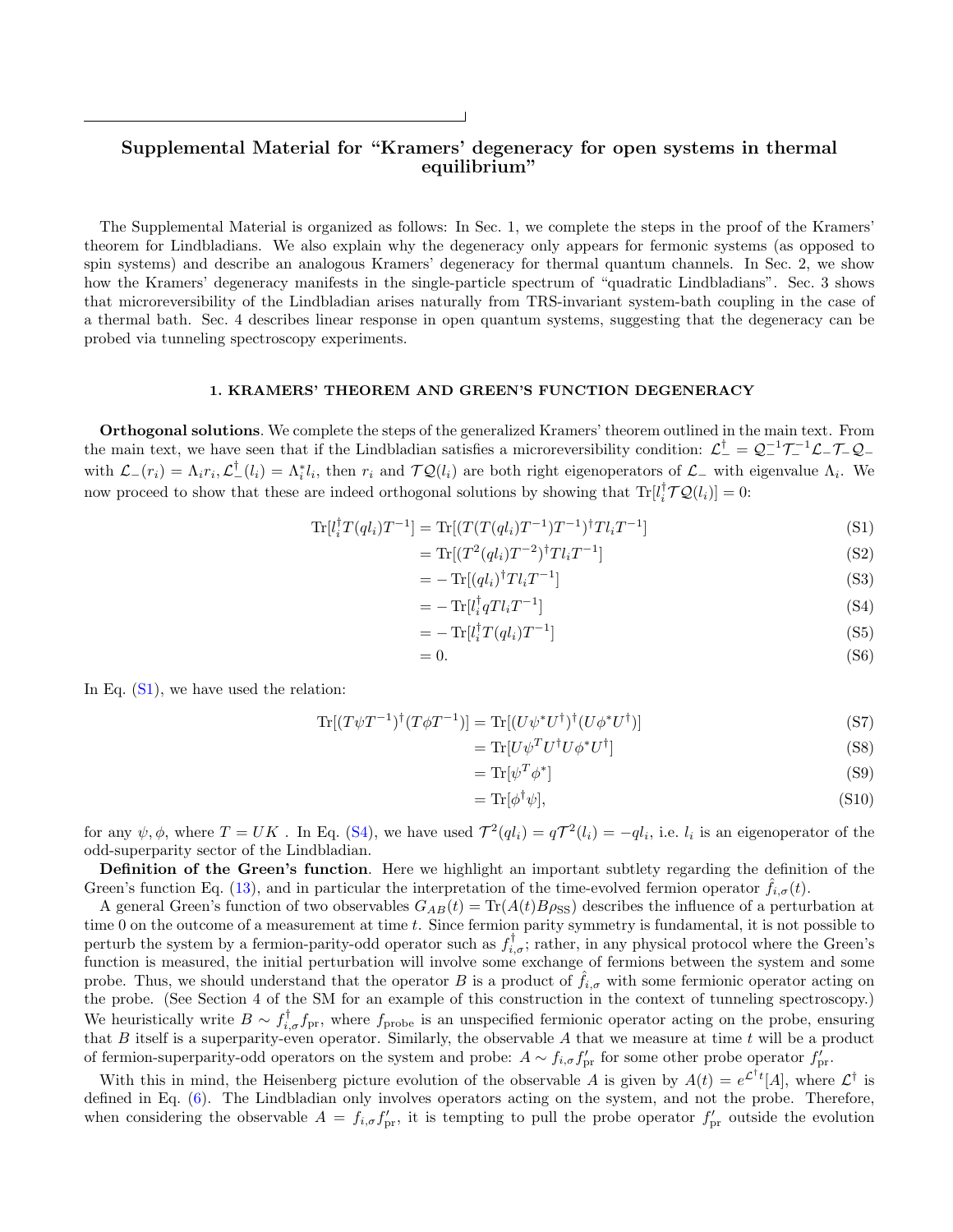This can be remedied by defining a 'dummy' Majorana fermion operator  $\eta_d$ , having no dynamics of its own, and including it such that the correct anticommutation relations are obeyed. Specifically, one can verify that  $\mathcal{L}^{\dagger}[f_{i,\sigma}f'_{\text{pr}}] =$  $\eta_d \mathcal{L}^\dagger[\eta_d f_{i,\sigma}] f'_{\text{pr}},$  since  $\eta_d^2 = 1$ . This allows probe operators to be pulled out of the system evolution superoperator, such that Green's functions can be defined using operators that pertain to the system only. Specifically, the physically meaningful definition of the time-evolved operator  $f_{i,\sigma}(t)$  appearing in Eq. [\(13\)](#page-3-0) should be:

$$
f_{i,\sigma}(t) := \eta_{\rm d} \, e^{\mathcal{L}^\dagger t} [\eta_{\rm d} f_{i,\sigma}]. \tag{S11}
$$

In practice, we will not explicitly write out the dummy Majorana fermion, but instead understand that it is implicitly included in any expression of the form  $e^{\mathcal{L}^\dagger t}[f_{i,\sigma}]$ . Alternatively, we can modify all the fermion-superparity-odd jump operators by  $L_i \to \eta_d L_i$ , in which case the usual expression  $e^{\mathcal{L}^\dagger t}[f_{i,\sigma}]$  can be used without modification.

Degenerate Green's functions. Having dealt with the above issue, we now show that steady-state Green's functions corresponding to fermions with opposite spin are related in a simple way due to microreversibility. We first consider the quantity

$$
\text{Tr}[e^{\mathcal{L}^\dagger t}(f_{i,\sigma})f_{j,\tau}^\dagger q] = \text{Tr}[\mathcal{Q}(e^{\mathcal{L}^\dagger t}(f_{i,\sigma})f_{j,\tau}^\dagger)]
$$
\n(S12)

$$
= \text{Tr}[\mathcal{T}\mathcal{Q}(e^{\mathcal{L}^\dagger t}(f_{i,\sigma})f_{j,\tau}^\dagger)]^* \tag{S13}
$$

$$
= \text{Tr}[\mathcal{T}\mathcal{Q}(e^{\mathcal{L}^\dagger t}(f_{i,\sigma}))\mathcal{T}(f_{j,\tau}^\dagger)]^* \tag{S14}
$$

<span id="page-7-1"></span><span id="page-7-0"></span>
$$
= \text{Tr}[e^{\mathcal{L}t}(\mathcal{T}\mathcal{Q}(f_{i,\sigma}))\mathcal{T}(f_{j,\tau}^{\dagger})]^* \tag{S15}
$$

$$
= \sigma \tau \operatorname{Tr} \left[ e^{\mathcal{L}t} (q f_{i,-\sigma}) f_{j,-\tau}^{\dagger} \right]^* \tag{S16}
$$

<span id="page-7-4"></span><span id="page-7-3"></span><span id="page-7-2"></span>
$$
= \sigma \tau \operatorname{Tr}[(qf_{i,-\sigma})e^{\mathcal{L}^\dagger t}(f_{j,-\tau}^\dagger)]^*,
$$
\n(S17)

where we have used  $\text{Tr}[A] = \text{Tr}[\mathcal{T}(A)]^*$  in [\(S13\)](#page-3-0),  $\mathcal{T}[AB] = \mathcal{T}[A]\mathcal{T}[B]$  in [\(S14\)](#page-3-2), the definition of microreversibility in [\(S15\)](#page-7-0),  $\mathcal{T}[f_{i,\sigma}] = \sigma f_{i,-\sigma}$  in [\(S16\)](#page-7-1), and  $\text{Tr}[Ae^{\mathcal{L}t}(B)] = \text{Tr}[e^{\mathcal{L}^{\dagger}t}(A)B]$  in [\(S17\)](#page-7-2).

Let us now define the following generalizations of retarded Green's functions:

$$
G_{i\sigma;j\tau} \equiv -i\Theta(t) \left( \text{Tr} \left[ e^{\mathcal{L}^\dagger t} (f_{i,\sigma}) f_{j,\tau}^\dagger q \right] + \text{Tr} \left[ f_{j,\tau}^\dagger e^{\mathcal{L}^\dagger t} (f_{i,\sigma}) q \right] \right) \tag{S18}
$$

$$
= -i\Theta(t) \left(\sigma \tau \operatorname{Tr}[f_{i,-\sigma}e^{\mathcal{L}^{\dagger}t}(f_{j,-\tau}^{\dagger})q]^{*} + \sigma \tau \operatorname{Tr}[e^{\mathcal{L}^{\dagger}t}(f_{j,-\tau}^{\dagger})f_{i,-\sigma}q]^{*}\right)
$$
(S19)

$$
= -i\Theta(t)\left(\sigma\tau\operatorname{Tr}[e^{\mathcal{L}^\dagger t}(f_{j,-\tau})f_{i,-\sigma}^\dagger q] + \sigma\tau\operatorname{Tr}[e^{\mathcal{L}^\dagger t}(f_{j,-\tau})qf_{i,-\sigma}^\dagger]\right) \tag{S20}
$$

$$
= -i\Theta(t) \left(\sigma \tau G_{j-\tau;i-\sigma}(t)\right),\tag{S21}
$$

where in [\(S20\)](#page-7-3) we have used:  $\text{Tr}[AB] = \text{Tr}[A^{\dagger}B^{\dagger}]^*$  and  $[e^{\mathcal{L}^{\dagger}t}(A)]^{\dagger} = e^{\mathcal{L}^{\dagger}t}(A^{\dagger})$ . So indeed we find that steady-state Green's functions for opposite spin labels are related to each other in a simple way for systems with microreversibility. We have confirmed these expressions numerically for the example system described in the main text.

Non-fermionic systems. As mentioned in the main text, the Kramers' degeneracy of the Lindbladian only arises in fermionic systems, but not in bosonic or spin systems, even though the latter have a Kramers-degenerate Hamiltonian when the total spin is a half-integer. The differences between fermionic vs. non-fermionic open systems becomes apparent when we consider how linear response functions are constrained by microreversibility and TRS, in analogy to Eq.  $(S21)$ . Regardless of particle statistics, detailed balance implies [Ref.  $[6]$ , Eq.  $(2.2)$ ]:

<span id="page-7-5"></span>
$$
\text{Tr}[A(t)Bq] = \text{Tr}[\tilde{B}(t)\tilde{A}q],\tag{S22}
$$

where  $\tilde{A} := \mathcal{T}[A]^{\dagger}$  and similar for  $\tilde{B}$ . Suppose for the sake of simplicity that  $\beta = 0$  and hence  $q \propto \mathbb{I}$ . Then, by decomposing A and B in terms of right and left eigenoperators of  $\mathcal{L}$ , respectively, the left-hand side of the above can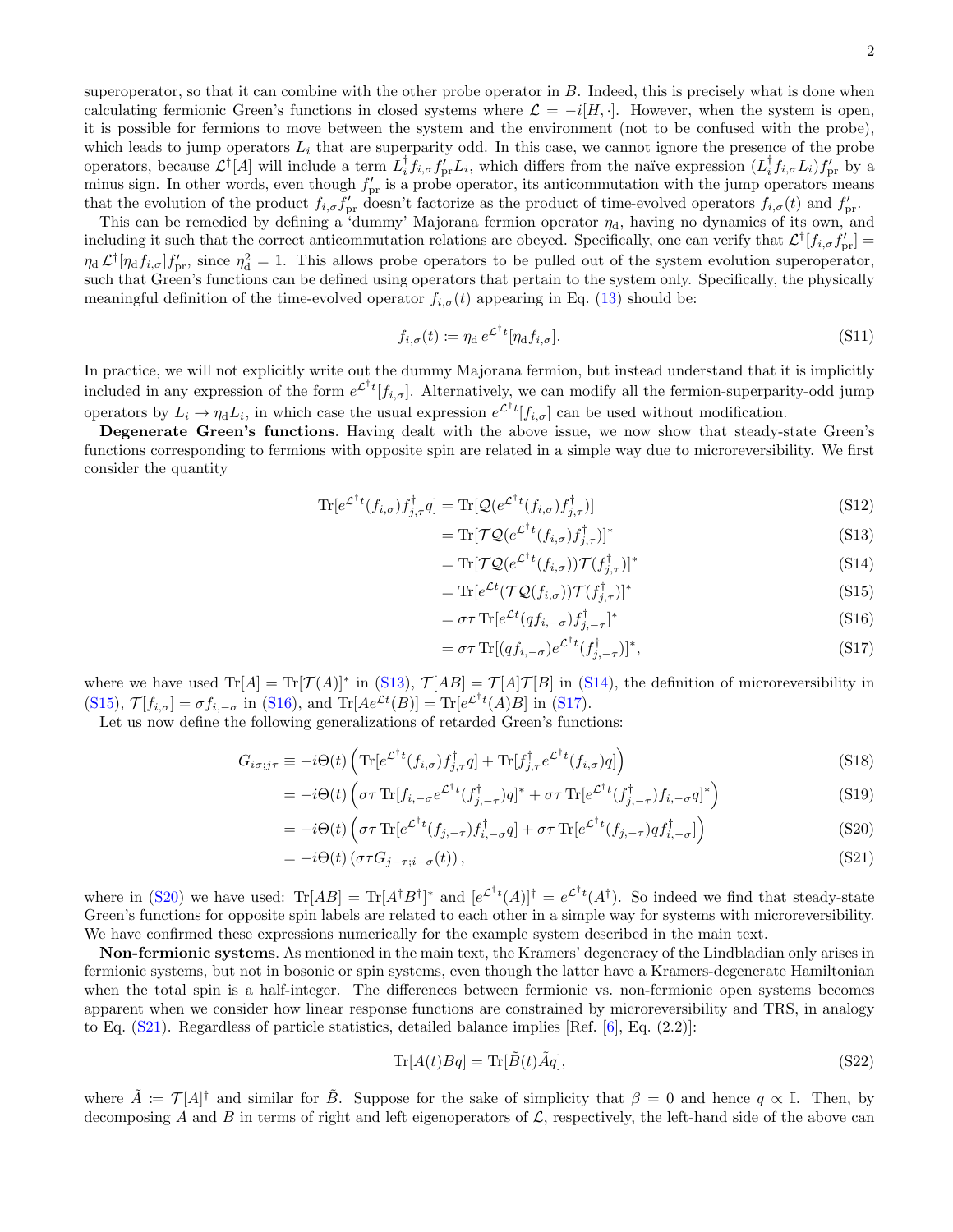be written as a linear combination of terms  $\text{Tr}[r_i(t)l_j] = e^{\Lambda_i t} \delta_{ij}$ , and thus without loss of generality the condition becomes  $\text{Tr}[r_i(t)l_i] = \text{Tr}[\tilde{l}_i(t)\tilde{r}_i]$ . (The same arguments can in principle be generalized to  $\beta > 0$  by defining a new set of operators  $l'_i$  which are left eigenoperators of  $\mathcal L$  with respect to the non-standard inner product  $\langle A, B \rangle_q = \text{Tr}[A^{\dagger}Bq].$ 

In a spin system, we find that  $\tilde{l}_i = r_i$ , which ensures that the above condition can be satisfied, regardless of whether or not  $\mathcal L$  possesses any degeneracies. The same relation cannot hold true for fermionic superparity-odd eigenoperators, because it would contradict with Eq. [\(S6\)](#page-2-1) (when one sets  $q \propto \mathbb{I}$ ). The only way for the Green's function identity to hold is if  $r_i$  and  $l_i$  are independent eigenoperators, which as we proved above implies that they are degenerate. Thus, fermionic systems differ from spin systems in that they cannot be made to satisfy [\(S22\)](#page-7-5) without degeneracies in the spectrum of  $\mathcal{L}$ .

Kramers' degeneracy in quantum channels. We briefly note that a similar Kramers' degeneracy can be found in thermal quantum channels, which can describe the discrete time evolution of a system coupled to a non-Markovian bath. Define a quantum channel and its adjoint:

$$
\mathcal{E}(x) = \sum_{i} E_i x E_i^{\dagger}, \qquad \mathcal{E}^{\dagger}(x) = \sum_{i} E_i^{\dagger} x E_i.
$$
 (S23)

The condition for trace preservation of the channel implies:  $\mathcal{E}^{\dagger}(\mathbb{I}) = \sum_{i} E_{i}^{\dagger} E_{i} = \mathbb{I}$ , which is the only condition that the Kraus operators  $(E_i)$  need to obey to be a proper channel. Suppose we further impose microreversibility:  $\mathcal{E}^{\dagger} = \mathcal{Q}^{-1} \mathcal{T}^{-1} \mathcal{E} \mathcal{T} \mathcal{Q}$  where  $\mathcal{Q}, \mathcal{T}$  are defined as before. It is easy to show that the thermal state q is a steady state (eigenoperator of  $\mathcal E$  with eigenvalue 1). For physical fermionic channels, the channel superoperator can be split into even and odd superparity sectors:  $\mathcal{E} = \text{Diag}[\mathcal{E}_+, \mathcal{E}_-]$ . Our analysis implies that the odd superparity sector  $\mathcal{E}_-$  must be twofold degenerate.

As an example, the channel superoperator could represent the completely-positive-trace-preserving map for timedependent Lindblad evolution:  $\mathcal{E} = \exp(\int \mathcal{L}(t)dt)$ . If the instantaneous Lindbladians  $\mathcal{L}(t)$  obey microreversibility at all times, then so should the channel superoperator  $\mathcal{E}$ . The odd-superparity sector of  $\mathcal{E}$  will then have a twofold degeneracy.

### 2. KRAMERS' DEGENERACY IN QUADRATIC MODELS

We show that "quadratic Lindbladians" can host a twofold degeneracy in their single-particle spectrum in the absence of microreversibility, as long as the system-environment coupling respects time-reversal symmetry. This is in contrast to the (quartic) models studied in the main text, where spectral splitting can emerge due to a nonequilibrium environment even if all couplings respect TRS. The importance of microreversibility is therefore only apparent in quartic models.

Consider a quadratic Hamiltonian  $H = \sum_{ij} H_{ij} \alpha_i \alpha_j$  in the presence of linear dissipators  $L_\mu = \sum l_{\mu,i} \alpha_i$ , where  $\alpha_i$  are Majorana fermions. All terms in the master equation are quadratic in fermion operators, which implies that the Lindbladian can be split into superparity sectors:  $\mathcal{L} = \mathcal{L}_+ + \mathcal{L}_-$ . Define the superoperators:  $e_j^{\dagger}(\rho) =$  $[\alpha_j \rho + (\mathcal{P}_{\rho}) \alpha_j]/2$ ,  $e_j(\rho) = [\alpha_j \rho - (\mathcal{P}_{\rho}) \alpha_j]/2$ , where  $\alpha_j$  are Majoranas, and  $\mathcal P$  is the parity superoperator. Then we can express  $\mathcal{L}_+$  as

$$
\mathcal{L}_{+} = 4i \sum_{ij} (Z_{ji} e_i^{\dagger} e_j) + (Y_{ij} e_i^{\dagger} e_j^{\dagger}) = \sum_i \epsilon_i \beta_i^{\dagger} \beta_i', \tag{S24}
$$

where  $Z = H + i \text{Re}[M], Y = \text{Im}[M], M = l^T l^*, \epsilon_i/(4i)$  are the eigenvalues of Z, and  $\text{Re}[\epsilon_i] < 0$  [\[26,](#page-5-27) [66\]](#page-5-28). Analogously

$$
\mathcal{L}_{-} = 4i \sum_{ij} (Z_{ji} e_i e_j^{\dagger}) + (Y_{ij} e_i e_j) = \sum_i \epsilon_i + \sum_i (-\epsilon_i) \eta_i^{\dagger} \eta_i'.
$$
 (S25)

The first term  $\epsilon_m \equiv \sum_i \epsilon_i$  is a negative offset, then excitations have a *positive* real energy. The many-body eigenvalues are thus built from single-particle eigenvalues  $\{\epsilon_i\}$ .

Consider a spin-1/2 Hamiltonian with TRS:

$$
H = \frac{1}{2}(\alpha)^{T} H \alpha, \qquad \alpha = (a_{1,+}, b_{1,+}, \dots, a_{1,-}, b_{1,-}, \dots)^{T},
$$
\n(S26)

where a, b are Majoranas which transform via  $Ta_{i,\sigma}T^{-1} = \sigma a_{i,-\sigma}$ ,  $Tb_{i,\sigma}T^{-1} = -\sigma b_{i,-\sigma}$ , and  $H = UH^*U^{\dagger}$ . We include arbitrary linear dissipators which transform into each other (up to a phase) upon action of the symmetry operator:

$$
L_{i,+} = \sqrt{\gamma_i} f_{i,+}, \qquad L_{i,-} = \sqrt{\gamma_i} f_{i,-}, \qquad Tf_{i,+} T^{-1} = f_{i,-}, \qquad Tf_{i,-} T^{-1} = -f_{i,+}.
$$
 (S27)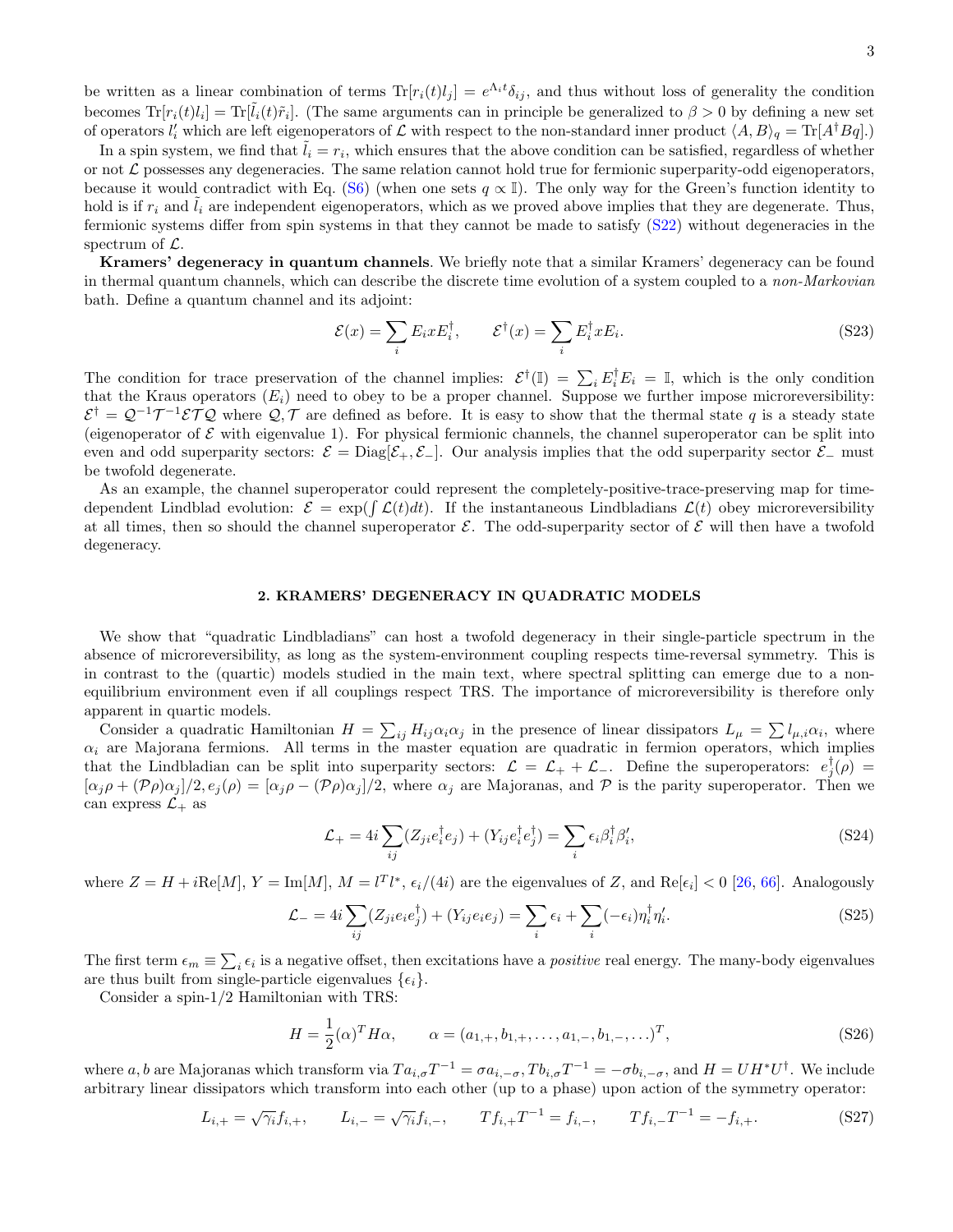The dissipators can be expanded in terms of Majoranas:  $L_{i,+} = \overline{l}_{i,+} \cdot \alpha, L_{i,-} = \overline{l}_{i,-} \cdot \alpha$ , which defines the matrix  $M = l^{T}l^{*}$ . We now show that  $M = UM^{*}U^{\dagger}$ :

$$
UM^*U^{\dagger} = U(l^{\dagger}l)U^{\dagger} = \begin{pmatrix} \vec{l}_{i,-} \\ -\vec{l}_{i,+} \\ \vdots \end{pmatrix}^T \begin{pmatrix} \vec{l}_{i,-} \\ -\vec{l}_{i,+} \\ \vdots \end{pmatrix}^* = M,
$$
\n(S28)

where we have used  $U_l^{\dagger}{}_{,+} = \vec{l}_{i,-}^T, U_l^{\dagger}{}_{,-} = -\vec{l}_{i,+}^T$  in the second equality. In the last equality, we have used the fact that the Lindbladian is invariant under a relabeling and a change of sign of the dissipators. This expression implies that the spectral matrix  $Z = H + i\text{Re}[M]$  satisfies:  $Z = UZ^TU^{\dagger}$ ,  $U^2 = -\mathbb{I}$ , which ensures that the single-particle spectrum is twofold degenerate. Note that we have not imposed microreversibility (detailed balance) for this result. Quadratic Lindbladians are thus special in the sense that the odd superparity sector can host a degeneracy in the absence of thermal equilibrium (unlike the examples in the main text).

#### 3. MICROREVERSIBILITY FROM TRS-INVARIANT SYSTEM-BATH COUPLING

Here, we demonstrate that the Lindbladian of a Markovian open system will respect the microreversibility condition [\(5\)](#page-1-3) if time-reversal symmetry is imposed on the system and bath as a whole. Before any Markovian approximation is made, the system and bath can be described by a Hamiltonian

$$
H_{\text{tot}} = H_S \otimes \mathbb{I}_B + \mathbb{I}_S \otimes H_B + H_{SB},\tag{S29}
$$

where  $H<sub>S</sub>$ ,  $H<sub>B</sub>$  are the system and bath Hamiltonians, respectively, and  $H<sub>SB</sub>$  couples the two. Without loss of generality, we can decompose the latter as [\[53\]](#page-5-14)

<span id="page-9-2"></span><span id="page-9-0"></span>
$$
H_{SB} = \sum_{\alpha} A_{\alpha} \otimes B_{\alpha},\tag{S30}
$$

where  $A_{\alpha}$ ,  $B_{\alpha}$  are Hermitian matrices.

We suppose that the bath is initialized in a thermal Gibbs state  $\rho_B = Z_B^{-1} e^{-\beta H_B}$ , where  $\beta = 1/T$  is the inverse temperature, and  $Z_B = \text{Tr} e^{-\beta H_B}$  is the partition function for the bath. Then define two-time correlators  $\Gamma_{\alpha\beta}(t)$  $\text{Tr}[B_{\alpha}(t)B_{\beta}(0)\rho_B]$ , where  $B_{\alpha}(t) = e^{iH_Bt}B_{\alpha}e^{-iH_Bt}$ . Hermiticity of  $B_{\alpha}$  implies that

<span id="page-9-3"></span><span id="page-9-1"></span>
$$
\Gamma_{\alpha\beta}(t)^* = \Gamma_{\beta\alpha}(-t). \tag{S31}
$$

The expectation values  $\langle B_{\alpha} \rangle := \text{Tr} B_{\alpha} \rho_B$  can always be made to vanish by replacing  $B_{\alpha} \to B_{\alpha} - \langle B_{\alpha} \rangle$ , and adding a term  $A_{\alpha}$  to  $H_S$ , which does not change  $H_{\text{tot}}$ . We also define the 'lowering' operators  $A_{\alpha}(\omega)$ , which are the components of  $A_{\alpha}$  that decrease the energy of the system by  $\omega$ . More concretely,

$$
A_{\alpha}(\omega) = \sum_{\epsilon' - \epsilon = \omega} \Pi_{\epsilon} A_{\alpha} \Pi_{\epsilon'}, \tag{S32}
$$

where  $\Pi_{\epsilon}$  is a projector onto the eigenspace of  $H_S$  with eigenvalue  $\epsilon$ .

In order for the open system to be Markovian, the two-time correlation functions must decay over a timescale  $\tau_{\rm m}$ that is sufficiently short, and the system-bath coupling  $H_{SB}$  is sufficiently weak. If these criteria are met, then one can derive an expression for the Lindbladian in terms of the components of the microscopic Hamiltonian [\(S29\)](#page-9-0) [\[53\]](#page-5-14)

$$
\mathcal{L}[\rho] = -i[H_S + H_{LS}, \rho] + \sum_{\omega} \sum_{\alpha\beta} \tilde{\Gamma}_{\alpha\beta}(\omega) \left( A_{\beta}(\omega) \rho A_{\alpha}(\omega)^{\dagger} - \frac{1}{2} \left\{ A_{\alpha}(\omega)^{\dagger} A_{\beta}(\omega), \rho \right\} \right), \tag{S33}
$$

where  $\tilde{\Gamma}_{\alpha\beta}(\omega) = \int dt e^{i\epsilon t} \Gamma_{\alpha\beta}(t)$  is the Fourier transform of the two-time correlation functions, which is a Hermitian matrix due to [\(S31\)](#page-9-1). Here, we have defined the Lamb shift Hamiltonian  $H_{LS} = \sum_{\omega,\alpha,\beta} S_{\alpha\beta}(\omega) A_{\alpha}(\omega)^{\dagger} A_{\beta}(\omega)$ , where  $S_{\alpha\beta}(\omega) = \int dt \, \text{sgn}(t) e^{i\epsilon t} \Gamma_{\alpha\beta}(t)$ , which is Hermitian and commutes with  $H_S$ .

Now, TRS of the combined system and bath implies that  $H_S$  and  $H_B$  are each TRS-invariant, and that  $\mathcal{T}_{SB}[H_{\text{tot}}] =$  $H_{\text{tot}}$ , where the superoperator  $\mathcal{T}_{SB}$  acts as  $\mathcal{T}_{SB}[O] = (U_S \otimes U_B)O^*(U_S^{\dagger} \otimes U_B^{\dagger})$  for any operator O over the system-bath Hilbert space. The operator  $U<sub>S</sub>$  is the unitary part of the TRS transformation acting on the system, as appears in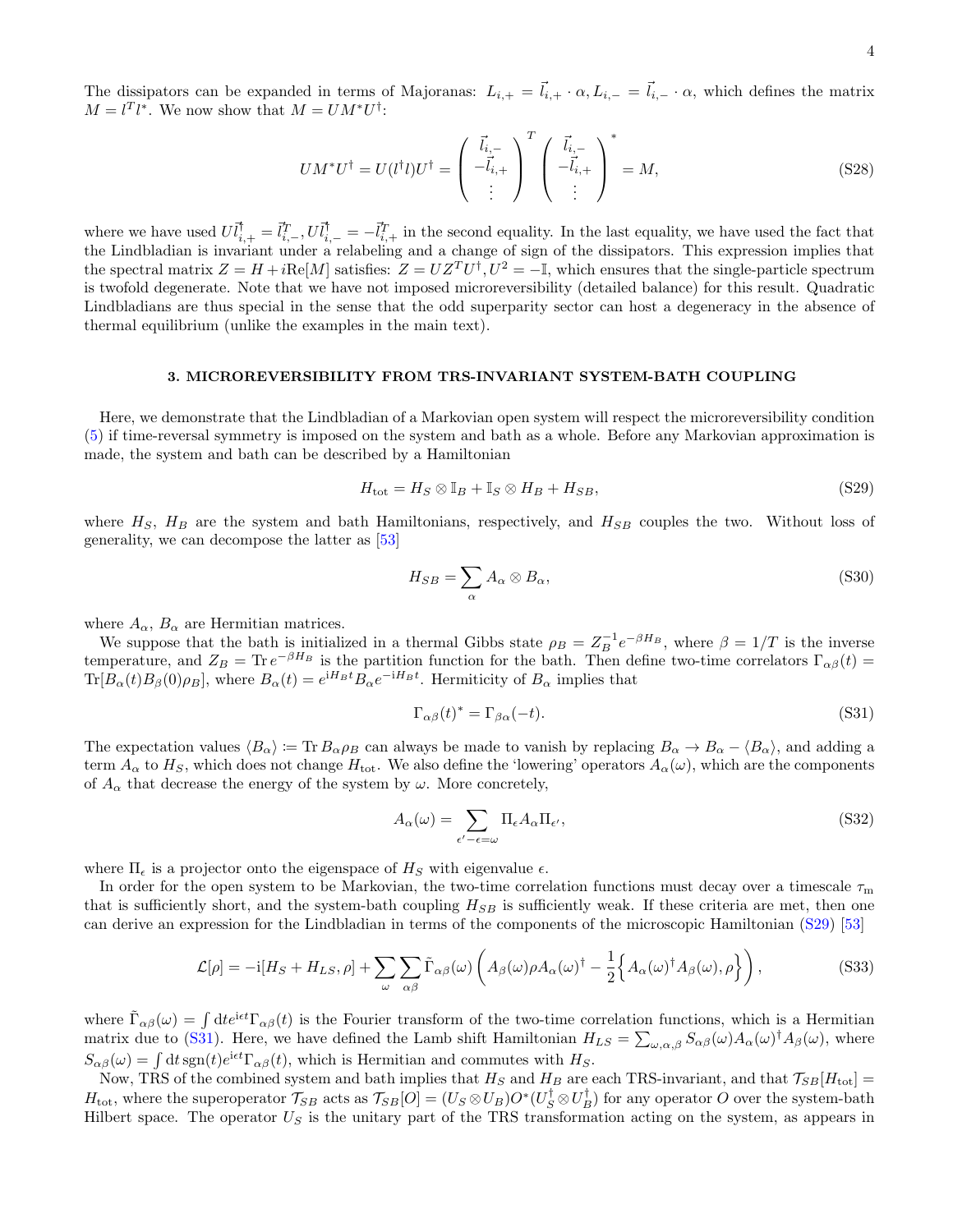Eq.  $(2)$ , and similarly  $U_B$  is a unitary operator acting on the bath, which we leave unspecified for full generality. In terms of the decomposition  $(S30)$ , we have

$$
U_{S}[A_{\alpha}]^{*}U_{S}^{\dagger} = \sum_{\beta} u_{\alpha\beta}A_{\beta} \qquad U_{B}[B_{\alpha}]^{*}U_{B}^{\dagger} = \sum_{\beta} [u^{-1}]_{\beta\alpha}B_{\beta} \qquad (S34)
$$

for some matrix u. Hermiticity of  $A_{\alpha}$ ,  $B_{\alpha}$  implies that u is a real matrix, and  $\mathcal{T}^2 = \mathcal{P}$  implies that  $[uu^*]_{\alpha\beta} = p_{\alpha}\delta_{\alpha\beta}$ , where  $p_{\alpha} = +1$  (-1) if  $A_{\alpha}$  is a fermion parity even (odd) operator. The above conditions generalise the notion of 'weak' symmetries described in Ref. [\[67\]](#page-5-29) to include antiunitary symmetry operations, with the difference that we impose restrictions on the microscopic Hamiltonian, rather than the emergent master equation.

Now, if the bath is in thermal equilibrium at inverse temperature  $\beta$ , then this imposes a Kubo-Martin-Schwinger (KMS) condition (or 'detailed balance') on the spectral functions  $\Gamma_{\alpha\beta}(\omega)$  [\[68\]](#page-5-30):

<span id="page-10-2"></span><span id="page-10-1"></span><span id="page-10-0"></span>
$$
\tilde{\Gamma}_{\alpha\beta}(-\omega) = e^{-\beta\omega} \tilde{\Gamma}_{\beta\alpha}(\omega). \tag{S35}
$$

Furthermore, since  $H_B$  is TRS-invariant, we can use the transformation property [\(S34\)](#page-10-0) to determine how the two-time correlation functions transform under TRS

$$
\Gamma_{\alpha\beta}(t) = Z_B^{-1} \text{Tr} \left[ e^{iH_B t} B_{\alpha} e^{-iH_B t} B_{\beta} e^{-\beta H_B} \right]
$$
  
\n
$$
= Z_B^{-1} \text{Tr} \left[ U_B \left( e^{iH_B (t+i\beta)} B_{\alpha} e^{-iH_B t} B_{\beta} \right)^* U_B^{\dagger} \right]^*
$$
  
\n
$$
= Z_B^{-1} \sum_{\gamma\delta} [u^{-1}]_{\gamma\alpha} [u^{-1}]_{\delta\beta} \text{Tr} \left[ e^{-iH_B (t-i\beta)} B_{\gamma} e^{iH_B t} B_{\delta} \right]^*
$$
  
\n
$$
= Z_B^{-1} \sum_{\gamma\delta} [u^{-1}]_{\gamma\alpha} [u^{-1}]_{\delta\beta} \text{Tr} \left[ B_{\delta} e^{-iH_B t} B_{\gamma} e^{iH_B (t+i\beta)} \right]
$$
  
\n
$$
= \sum_{\gamma\delta} [u^{-1}]_{\gamma\alpha} [u^{-1}]_{\delta\beta} \Gamma_{\delta\gamma}(t). \tag{S36}
$$

The above can be Fourier transformed to obtain an analogous condition for  $\tilde{\Gamma}_{\alpha\beta}(\omega)$ .

With all these identities in hand, we are ready to begin our proof. We start by showing that the Gibbs state for the system  $\rho_G = Z_S^{-1} e^{-\beta H_S}$  (where  $Z_S = \text{Tr} e^{-\beta H_S}$  is the system partition function) is a steady state. We have

$$
\mathcal{L}[\rho_G] = \frac{1}{Z_S} \sum_{\omega} \sum_{\alpha\beta} \tilde{\Gamma}_{\alpha\beta}(\omega) \left( A_{\beta}(\omega) e^{-\beta H_S} A_{\alpha}(\omega)^{\dagger} - \frac{1}{2} \Big\{ A_{\alpha}(\omega)^{\dagger} A_{\beta}(\omega), e^{-\beta H_S} \Big\} \right)
$$
  
\n
$$
= \frac{1}{Z_S} \sum_{\omega} \sum_{\alpha\beta} \tilde{\Gamma}_{\alpha\beta}(\omega) A_{\beta}(\omega) e^{-\beta H_S} A_{\alpha}(\omega)^{\dagger} - \frac{1}{2} \tilde{\Gamma}_{\beta\alpha}(\omega) \Big\{ A_{\beta}(-\omega) A_{\alpha}(-\omega)^{\dagger}, e^{-\beta H_S} \Big\}
$$
  
\n
$$
= \frac{1}{Z_S} \sum_{\omega} \sum_{\alpha\beta} \left( \tilde{\Gamma}_{\alpha\beta}(\omega) e^{-\beta \omega} A_{\beta}(\omega) A_{\alpha}(\omega)^{\dagger} - \tilde{\Gamma}_{\beta\alpha}(\omega) A_{\alpha}(-\omega) A_{\beta}(-\omega)^{\dagger} \right) e^{-\beta H_S} = 0.
$$
 (S37)

In the first equality, we use  $[H_{LS}, H_S] = 0$ . The second equality involves a swap of labels  $\alpha$  and  $\beta$ , and uses relation  $A_{\alpha}(-\omega) = A_{\alpha}(\omega)^{\dagger}$ , which can be verified using [\(S32\)](#page-9-3). The third equality requires the relation  $e^{-\beta H_S} A_{\alpha}(\omega)^{\dagger} =$  $A_{\alpha}(\omega)^{\dagger}e^{-\beta(H_{S}+\omega)}$ , and finally we replace  $\omega \to -\omega$  in the second term and employ Eq. [\(S35\)](#page-10-1).

Now we verify that Eq. [\(5\)](#page-1-3) is satisfied. Recall that  $\mathcal{Q}[A] = qA$  for any operator A, and here  $q = \rho_G$  is the steadystate density matrix. We can separate out  $\mathcal{L} = \mathcal{L}_{c} + \mathcal{L}_{d}$ , where  $\mathcal{L}_{c}[\rho] = -i[H_S + H_{LS}, \rho]$  contains the coherent part of the evolution, and the remainder  $\mathcal{L}_d$  contains the dissipative part. Then the coherent part of the right-hand side of [\(5\)](#page-1-3) acting on an arbitrary density operator  $\rho$  gives (remembering that  $\mathcal T$  and  $\mathcal T^{-1}$  are antiunitary superoperators)

$$
\mathcal{Q}^{-1}\,\mathcal{T}^{-1}\,\mathcal{L}_{\rm c}\,\mathcal{T}\,\mathcal{Q}\left[\rho\right] = \rho_{G}^{-1}\cdot\mathcal{T}^{-1}\left[-\mathrm{i}\Big[H_{S} + H_{LS}, \mathcal{T}[\rho_{G}\rho]\Big]\right]
$$
\n
$$
= +\mathrm{i}\rho_{G}^{-1}\Big[\mathcal{T}^{-1}[H_{S} + H_{LS}], \rho_{G}\rho\Big] = +\mathrm{i}\Big[H_{S} + H_{LS}, \rho_{G}^{-1}\rho_{G}\rho\Big] = \mathcal{L}_{\rm c}^{\dagger}[\rho],\tag{S38}
$$

where we have used the fact that that  $H_S + H_{LS}$  is TRS-invariant and commutes with  $\rho_G^{-1}$ . Now the dissipative part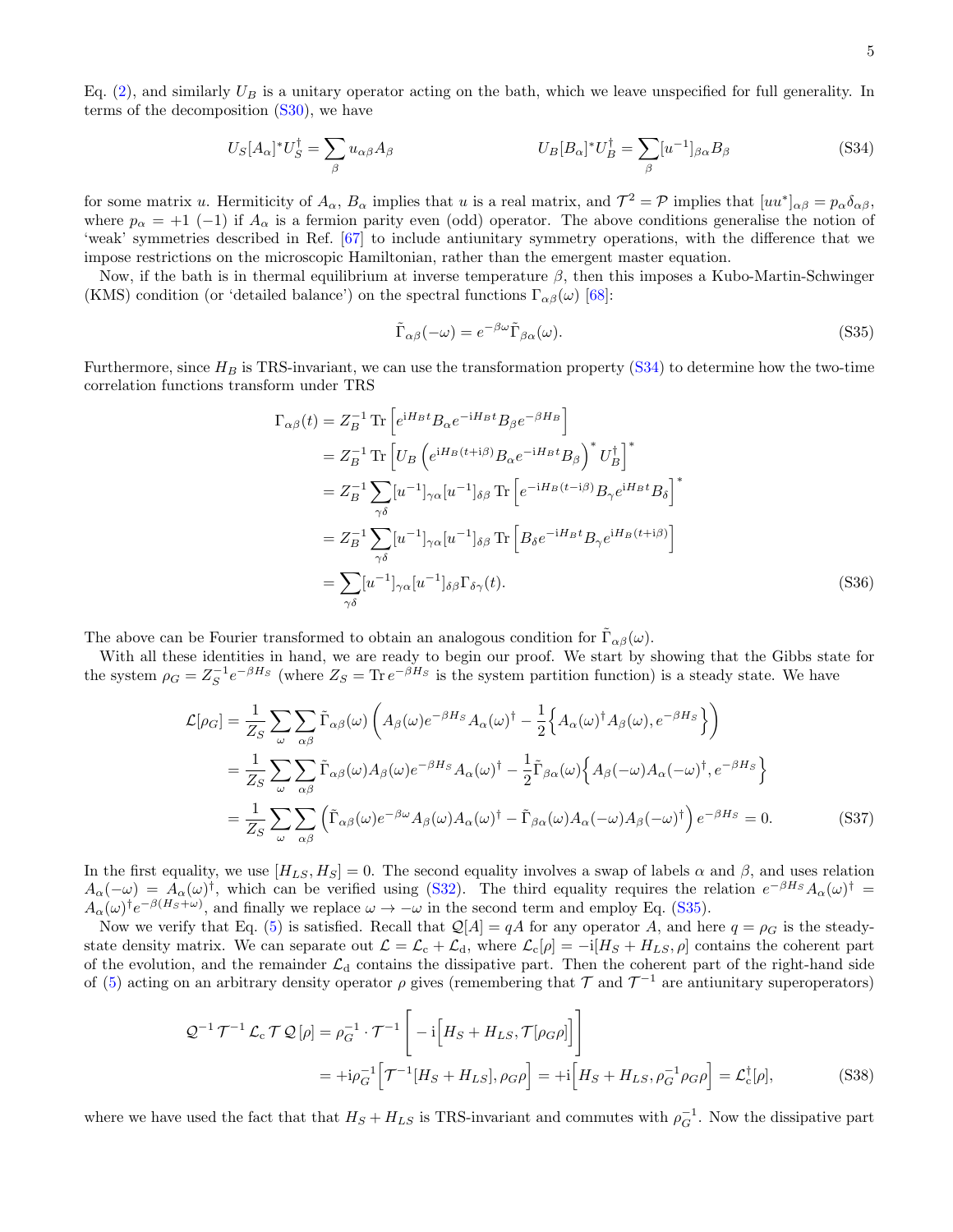is

$$
Q^{-1} \mathcal{T}^{-1} \mathcal{L}_{d} \mathcal{T} Q[\rho] = \rho_{G}^{-1} \cdot \mathcal{T}^{-1} \left[ \sum_{\omega} \sum_{\alpha\beta} \tilde{\Gamma}_{\alpha\beta}(\omega) \left[ A_{\beta}(\omega) \rho_{G} \rho A_{\alpha}(\omega)^{\dagger} - \frac{1}{2} \left\{ A_{\alpha}(\omega)^{\dagger} A_{\beta}(\omega), \mathcal{T}[\rho_{G}\rho] \right\} \right] \right]
$$
  
\n
$$
= \rho_{G}^{-1} \sum_{\omega} \sum_{\alpha\beta\gamma\delta} [u^{-1}]_{\alpha\gamma} [u^{-1}]_{\beta\delta} \tilde{\Gamma}_{\alpha\beta}(\omega)^{*} \left( A_{\delta}(\omega) \rho_{G} \rho A_{\gamma}(\omega)^{\dagger} - \frac{1}{2} \left\{ A_{\gamma}(\omega)^{\dagger} A_{\delta}(\omega), \rho_{G}\rho \right\} \right)
$$
  
\n
$$
= \rho_{G}^{-1} \sum_{\omega} \sum_{\gamma\delta} \tilde{\Gamma}_{\gamma\delta}(\omega) \left( A_{\delta}(\omega) \rho_{G} \rho A_{\gamma}(\omega)^{\dagger} - \frac{1}{2} \left\{ A_{\gamma}(\omega)^{\dagger} A_{\delta}(\omega), \rho_{G}\rho \right\} \right)
$$
  
\n
$$
= \sum_{\omega} \sum_{\gamma\delta} \tilde{\Gamma}_{\gamma\delta}(\omega) \left( e^{-\beta\omega} A_{\delta}(\omega) \rho_{G} \rho A_{\gamma}(\omega)^{\dagger} - \frac{1}{2} \left\{ A_{\gamma}(\omega)^{\dagger} A_{\delta}(\omega), \rho_{G}\rho \right\} \right)
$$
  
\n
$$
= \sum_{\omega} \sum_{\gamma\delta} \tilde{\Gamma}_{\delta\gamma}(-\omega) A_{\delta}(\omega) \rho_{G} \rho A_{\gamma}(\omega)^{\dagger} - \frac{1}{2} \tilde{\Gamma}_{\gamma\delta}(\omega) \left\{ A_{\gamma}(\omega)^{\dagger} A_{\delta}(\omega), \rho_{G}\rho \right\}, \tag{S39}
$$

having used the transformation properties of  $A_\alpha$  under  $\mathcal{T}^{-1}$  [Eq. [\(S34\)](#page-10-0) with u replaced by  $u^{-1}$ ] in the second equality; Eq. [\(S36\)](#page-10-2) in the third equality; and Eq. [\(S35\)](#page-10-1) in the final equality. This can be compared to  $\mathcal{L}_{\rm d}^{\dagger}$ 

<span id="page-11-0"></span>
$$
\mathcal{L}_{d}^{\dagger}[\rho] = \sum_{\omega} \sum_{\gamma\delta} \tilde{\Gamma}_{\gamma\delta}(\omega)^{*} \left( A_{\delta}(\omega)^{\dagger} \rho A_{\gamma}(\omega) - \frac{1}{2} \Big\{ A_{\delta}(\omega)^{\dagger} A_{\gamma}(\omega), \rho \Big\} \right)
$$
  
= 
$$
\sum_{\omega} \sum_{\gamma\delta} \tilde{\Gamma}_{\delta\gamma}(\omega) \left( A_{\delta}(-\omega) \rho A_{\gamma}(-\omega)^{\dagger} - \frac{1}{2} \Big\{ A_{\delta}(\omega)^{\dagger} A_{\gamma}(\omega), \rho \Big\} \right),
$$
 (S40)

having used  $A_{\alpha}(-\omega) = A_{\alpha}(\omega)^{\dagger}$ . Direct comparison verifies that [\(S39\)](#page-11-0) and [\(S40\)](#page-11-1) are indeed equal, thus confirming that Eq.  $(5)$  is satisfied.

#### 4. LINEAR RESPONSE IN OPEN QUANTUM SYSTEMS

This section shows that the retarded Green's function in Eq. [\(13\)](#page-3-0) in the main text can be directly probed in tunneling spectroscopy experiments (after taking the Fourier transform from the temporal to the frequency domain). We demonstrate that the standard formula for closed systems also applies to open quantum systems upon a generalization of operator time evolution.

Kubo formula. Consider a general Markovian dynamics in the form

<span id="page-11-3"></span><span id="page-11-2"></span><span id="page-11-1"></span>
$$
\frac{d}{dt}\rho = \left(\mathcal{L}_0 + \lambda \mathcal{L}_1(t)\right)\rho,\tag{S41}
$$

where  $\mathcal{L}_0$  is the unperturbed Lindbladian,  $\lambda \mathcal{L}_1(t)$  is time-dependent perturbation superoperator, and  $\lambda$  is a small perturbation parameter. Assume  $\mathcal{L}_0(t) = \mathcal{L}_1 \Theta(t - t_0)$  for some initial time  $t_0$ , where  $\Theta(t - t')$  is the Heaviside step function. We also choose the initial state to be the steady state of the unperturbed system,  $\rho(t_0) = \rho_{SS}$  defined as  $\mathcal{L}_{0}\rho_{SS} = 0$ . In the lowest order of perturbative expansion over  $\lambda$ , the system's dynamics can be represented by a Dyson series,

$$
\rho(t) = \rho_{\rm SS} + \lambda \int_{t_0}^t dt' \exp\left(\mathcal{L}_0(t - t')\right) \mathcal{L}_1 \exp(\mathcal{L}_0 t') \rho_{\rm SS} + O(\lambda^2)
$$
  
=  $\rho_{\rm SS} + \lambda \int_{t_0}^t dt' \exp\left(\mathcal{L}_0(t - t')\right) \mathcal{L}_1 \rho_{\rm SS} + O(\lambda^2).$  (S42)

Now let us consider the time-dependent expectation value of a local observable O defined as  $O(t) = \text{Tr}(O(\rho(t)))$ . Its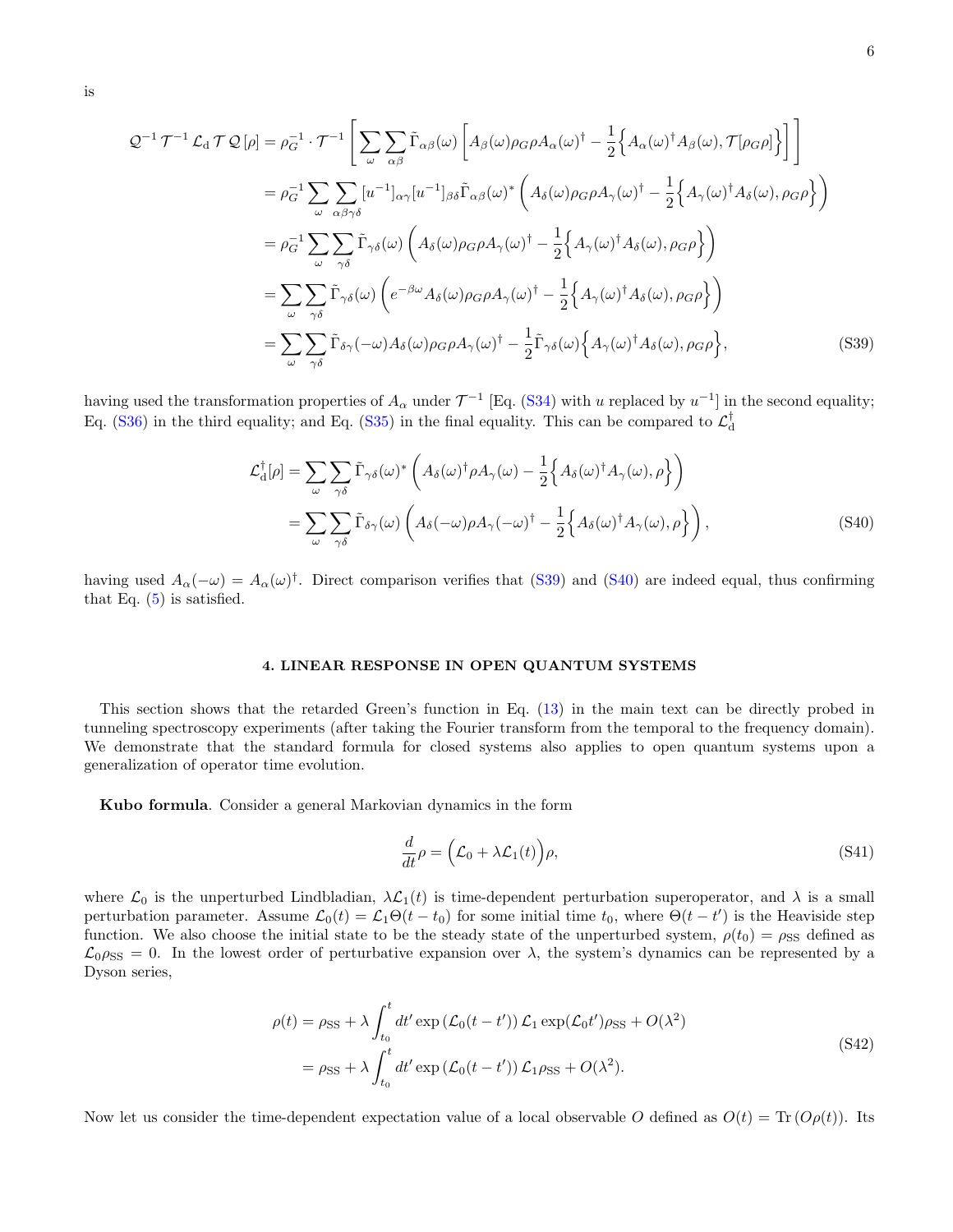dynamics can be expressed using Eq. [\(S42\)](#page-11-2) as

$$
O(t) = \langle O \rangle_{\text{SS}} + \lambda \int_{t_0}^t dt' \operatorname{Tr} \left( O \exp \left( \mathcal{L}_0(t - t') \right) \mathcal{L}_1 \rho_{\text{SS}} \right) + O(\lambda^2)
$$
  

$$
= \langle O \rangle_{\text{SS}} + \lambda \int_{t_0}^t dt' \operatorname{Tr} \left( \rho_{\text{SS}} \mathcal{L}_1^\dagger \exp \left( \mathcal{L}_0^\dagger(t - t') \right) O \right) + O(\lambda^2)
$$
  

$$
= \langle O \rangle_{\text{SS}} + \lambda \int_{t_0}^t dt' \operatorname{Tr} \left( \rho_{\text{SS}} \mathcal{L}_1^\dagger O(t - t') \right) + O(\lambda^2), \tag{S43}
$$

where  $\langle O \rangle_{\rm SS} = {\rm Tr} O \rho_{\rm SS}$ ,  $O(t) = \exp(\mathcal{L}_0^{\dagger} t)O$ , and  $\mathcal{L}_0^{\dagger}$ ,  $\mathcal{L}_1^{\dagger}$  are conjugate Liouvillian operators as defined in Eq. [\(6\)](#page-2-1) in the main text. We focus on unitary perturbation,  $\mathcal{L}_1 = -i[H_1, \cdot]$ , where  $H_1$  is perturbation Hamiltonian. Extending  $t_0 \rightarrow -\infty$ , we obtain

$$
O(t) = \langle O \rangle_{\rm SS} - i\lambda \int_{-\infty}^{\infty} dt' \Theta(t - t') \langle [O(t - t'), H_1] \rangle_{\rm SS} + O(\lambda^2). \tag{S44}
$$

For unitary dynamics, this expression coincides with the conventional Kubo formula.

Tunneling spectroscopy. To measure the spectral properties of the system, we assume that the system of interest is connected to a tunneling probe as shown in Fig. [1](#page-0-0) in the main text. The probe contains a reservoir of electrons able to tunnel into the system, thus generating an electric current. The dependence of the current on the probe's chemical potential, i.e. differential conductance, can be used to find the spectral function of the system.

Let us consider Eq. [\(S41\)](#page-11-3) applied to a joint fermionic system-probe configuration. Without the perturbation, we assume that the system and the probe are decoupled, i.e. the unperturbed Liouvillian has the form  $\mathcal{L}_0 = \mathcal{L}_0^S + \mathcal{L}_0^R$ , where  $\mathcal{L}_0^S$  and  $\mathcal{L}_0^R$  are Liouville operators acting on system or the probe, respectively. Also, we assume that the initial state is a product state,  $\rho_{SS} = \rho_{SS}^S \otimes \rho_{SS}^R$ . The coupling between the system and the probe is produced by the perturbation

<span id="page-12-1"></span><span id="page-12-0"></span>
$$
H_1 = \sum_{\mu\nu} \left( T_{\mu\nu} f_{\mu}^{\dagger} b_{\nu} + \text{h.c.} \right) = B + B^{\dagger},\tag{S45}
$$

where  $f_{\mu}$  and  $b_{\nu}$  are Fock operators for the system and the probe respectively,  $T_{\mu\nu}$  are tunnelling coefficients, and  $B = \sum_{\mu\nu} T_{\mu\nu} f_{\mu}^{\dagger} b_{\nu}$ . Here and below  $\mu$  and  $\nu$  are generalized indices that incorporate several quantum numbers, including the electron's position and spin.

The tunneling current is defined through the change of the probe's electron number  $N_D = \sum_{\nu} b_{\nu}^{\dagger} b_{\nu}$ , namely

$$
I := i\lambda [H_1, N_D] = -i\lambda \sum_{\mu\nu} (T_{\mu\nu} f_{\mu}^{\dagger} b_{\nu} - \text{h.c.}) = -i\lambda (B - B^{\dagger}). \tag{S46}
$$

Using the Kubo formula in Eq.  $(S44)$ , we obtain

$$
I(t) = 2\lambda^2 \text{Re} \int_{-\infty}^{\infty} dt' \Theta(t - t') \Big( \langle \big[B^\dagger(t - t'), B \big] \rangle_{\text{SS}} - \langle \big[B(t - t'), B \big] \rangle_{\text{SS}} \Big), \tag{S47}
$$

where  $B(t) = \sum_{\mu\nu} T_{\mu\nu} f_{\mu}^{\dagger}(t) b_{\nu}(t)$  including  $f_{\mu}(t) := \eta_d \exp(\mathcal{L}_0^{S\dagger} t) [\eta_d f_{\mu}]$  and  $b_{\nu}(t) := \eta_d \exp(\mathcal{L}_0^{R\dagger} t) [\eta_d b_{\nu}]$ , where  $\eta_d$  is dummy Majorana fermion operator as defined in Eq. [\(S11\)](#page-2-0) (see discussion in Section 1). Assuming that the probe is in the normal (i.e. not superconducting) state, the last term in Eq. [\(S47\)](#page-12-1) vanishes.

$$
I(t) = 2\lambda^2 \text{Re} \int_{-\infty}^{\infty} dt' \Theta(t-t') \sum_{\mu\nu} \sum_{\mu'\nu'} T_{\mu\nu}^* T_{\mu'\nu'} \Big( \langle f_{\mu}^{\dagger}(t-t') f_{\mu'} \rangle_{\text{SS}} \langle b_{\nu}(t-t') b_{\mu'}^{\dagger} \rangle_{\text{SS}} - \langle f_{\mu}(t-t') f_{\mu'}^{\dagger} \rangle_{\text{SS}} \langle b_{\nu}^{\dagger}(t-t') b_{\mu'} \rangle_{\text{SS}} \Big)
$$
  
= 
$$
2\lambda^2 \text{Re} \int_{-\infty}^{0} d\tau \sum_{\mu\nu} \sum_{\mu'\nu'} T_{\mu\nu}^* T_{\mu'\nu'} \Big( G_{\mu\mu'}^{<}(\tau) D_{\nu\nu'}^{>}(-\tau) - G_{\mu\mu'}^{>}(\tau) D_{\nu\nu'}^{<}(-\tau) \Big) = \int_{-\infty}^{\infty} \frac{d\omega}{2\pi} I(\omega),
$$
 (S48)

where  $G_{\mu\mu'}^<(\tau) = -i \langle f_{\mu}^{\dagger}(\tau) f_{\mu'} \rangle_{\rm SS}$  and  $G_{\mu\mu'}^>(\tau) = -i \langle f_{\mu}^{\dagger} f_{\mu'}(\tau) \rangle_{\rm SS}$  are the greater and the lesser Green's function,  $D^{\lt}_{\nu\nu'}(\tau)$  and  $D^{\lt}_{\nu\nu'}(\tau)$  are similar expressions for the probe in terms of  $b_{\nu}$ , and  $I(\omega)$  are the Fourier components of the